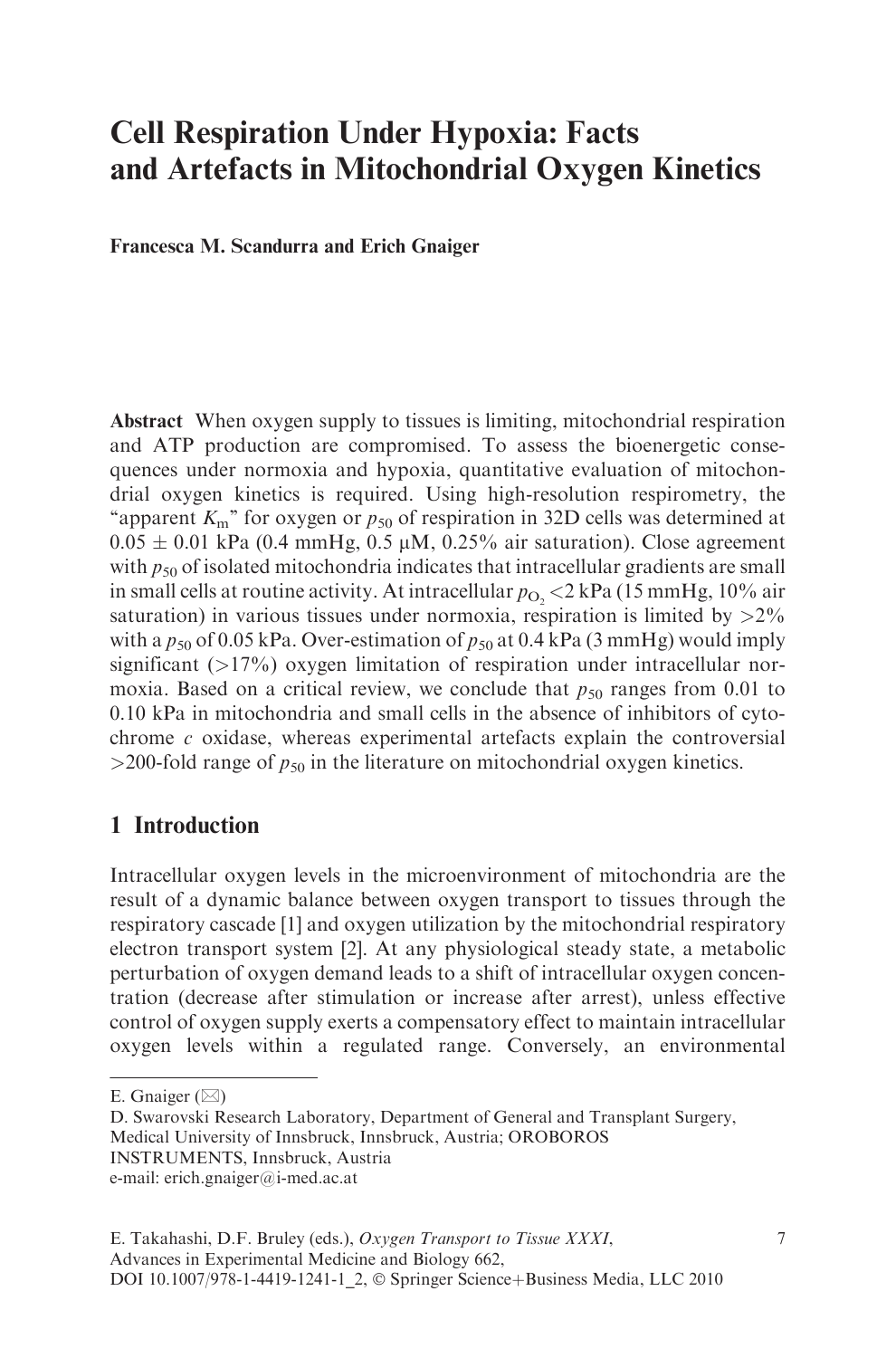perturbation from normoxic to hypoxic or hyperoxic levels modifies the variables of oxygen transport and the metabolic capacity for oxygen consumption is compromised if mitochondrial oxygen pressures are changed below the level of kinetic saturation. Three elements, therefore, are responsible for controlling cellular oxygenation: the environmental oxygen level, oxygen transport and respiratory metabolism.

This review is focused on cellular and mitochondrial respiration, under the control of extracellular or mitochondrial oxygen pressure (Section 2). In Section 3, we summarize our experience gained by application of high-resolution respirometry to the study of isolated mitochondria and intact cells under conditions of varying oxygen concentrations. Extending the comprehensive review on mitochondrial oxygen kinetics published in 1995 [3], we discuss in Section 4 possible explanations for discrepancies on the  $p_{50}$  of mitochondrial respiration, i.e. the partial pressure at which respiration rate is 50% of flux at kinetic oxygen saturation. There is a >200-fold range of mitochondrial  $p_{50}$  reported in the literature. Whereas instrumental and methodological artefacts are responsible for the major part of this large range, a 10-fold variation of  $p_{50}$  is due to turnover of cytochrome  $c$  oxidase (between the minimum of respiration compensating for leak and fully ADP-stimulated respiration) and variation between different mitochondrial sources and various small cells. In Section 5, we relate the  $p_{50}$  of mitochondrial respiration to intracellular oxygen regimes under normoxia and hypoxia, discussing the theoretical consequences of the actual  $p_{50}$  of mitochondrial respiration under physiological conditions, for energy homeostasis and mitochondrial excess capacities, oxygen sensing and signalling responses to hypoxia. In particular, comparison of the  $p_{50}$  in isolated mitochondria and intact cells supports the direct measurement of high intracellular oxygen gradients in cardiomyocytes [4, 5], in contrast to the comparatively negligible intracellular oxygen gradients in small cells [6].

#### 2 Mitochondrial and Cellular Oxygen Kinetics

#### 2.1 Isolated Mitochondria

Mitochondrial respiration is a hyperbolic function of oxygen partial pressure,  $p_{\text{O}_2}$ ,

$$
j_{\text{O}_2} = \frac{p_{\text{O}_2}}{p_{50} + p_{\text{O}_2}}\tag{1}
$$

where  $j_{\text{O}2}$  is the rate expressed relative to the maximum pathway flux,  $J_{\text{max}}$ , observed at kinetic oxygen saturation in a defined metabolic state. Characteristic metabolic states of isolated mitochondria, incubated with selected substrate combinations (e.g. pyruvate, malate, glutamate, succinate), are (i) OXPHOS (State 3 [7]; maximally ADP-stimulated oxidative phosphorylation; but see [8]), and (ii) LEAK (State 4 [7]; minimum oxygen flux required to compensate for proton leak,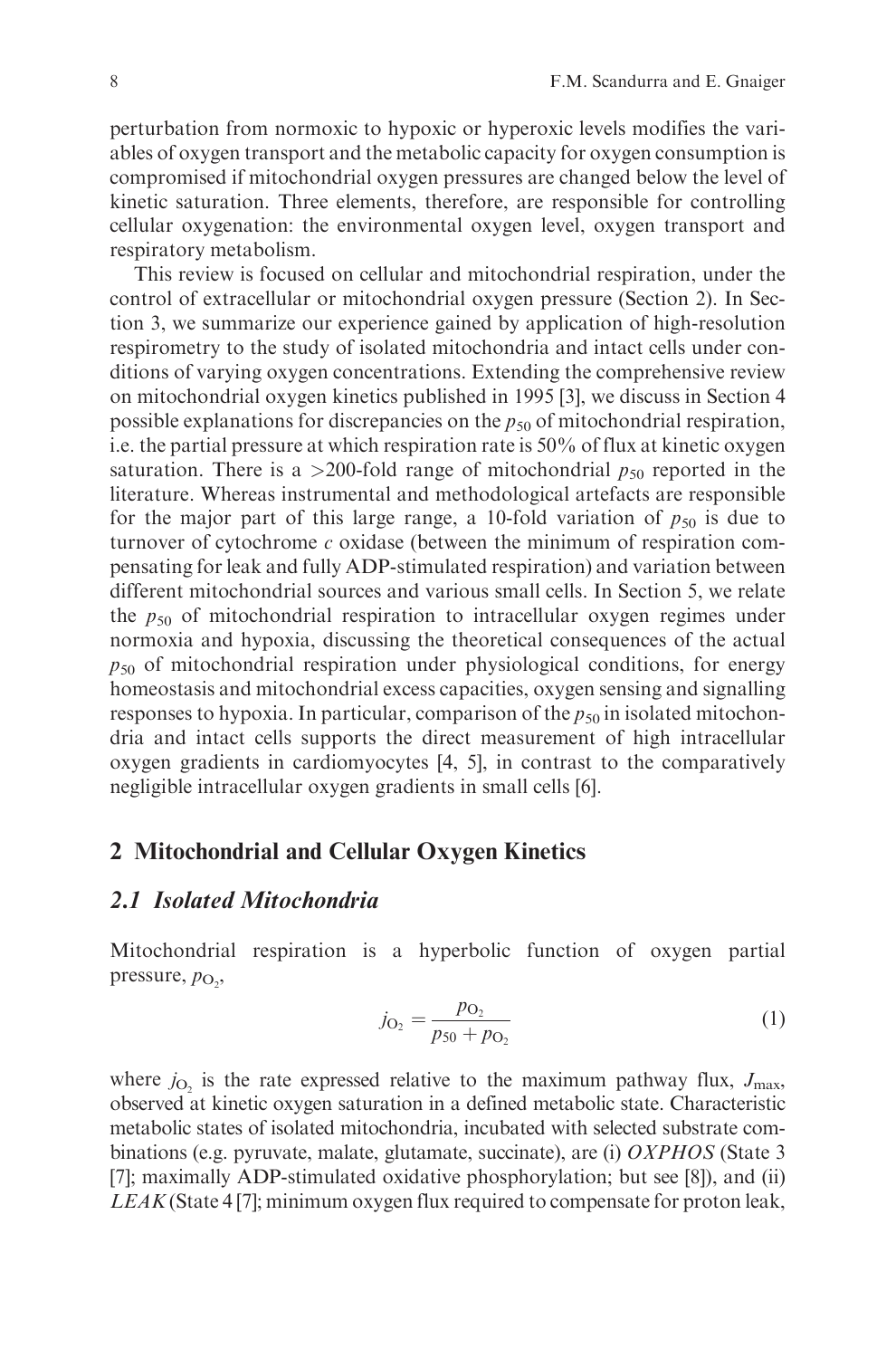slip and cation cycling, without providing ADP or by inhibiting phosphorylation; for discussion see [9]).  $J_{\text{max}}$ , therefore, is a complex function of coupling and electron supply through the mitochondrial electron transport system to cytochrome c oxidase. Similarly, the maximum reaction velocity of an enzyme,  $V_{\text{max}}$ , varies as a function of the concentrations of other substrates and enzyme concentration, [E]. The enzyme turnover,  $V_{\text{max}}/[E]$ , or pathway flux,  $J_{\text{max}}$ , exert an influence on the apparent Michaelis-Menten constant,  $K_{\rm m}$ <sup>'</sup>, or  $p_{50}$ . The  $p_{50}$  of mitochondrial respiration, therefore, depends on the metabolic state. If catalytic efficiency,  $V_{\text{max}}/K_{\text{m}}'$ , is constant, then  $K_{\text{m}}'$  and  $p_{50}$  increase in direct proportion to enzyme turnover [10]. In addition to substrate and ADP supply [11], coupling of electron transport to phosphorylation modifies the  $p_{50}$  of cellular and mitochondrial respiration [2, 12, 13]. Since the present review is focussed on mitochondrial physiology, we will not consider uncoupled states which provide a measure of the capacity of the electron transport system, ETS.

#### 2.2 Intact Cells

In the ROUTINE state, cell respiration is controlled by physiological aerobic ATP demand at routine steady-state ADP levels, which result from the dynamic balance of ATP production (aerobic and glycolytic) and cellular ATP utilization. After inhibition of electron transport, e.g. by  $0.5 \mu M$  myxothiazol, residual oxygen consumption  $(ROX)$  is observed which is subtracted from total oxygen consumption to obtain mitochondrial ROUTINE respiration. As shown by the inhibitory effect of oligomycin, which inhibits ATP synthase and induces a LEAK respiratory state, ROUTINE respiration is about two to four times higher than LEAK respiration, and is thus significantly less than OXPHOS capacity, which may be six to ten times the  $LEAK$  respiration, as expressed by the respiratory control ratio [14, 15].

In addition to the enzymatically catalyzed oxygen consumption, the oxygen dependence of cell respiration is controlled by oxygen gradients related to oxygen transport from the extracellular medium to the mitochondria. The oxygen pressure difference,  $\Delta p_{cell}$ , between the extracellular medium and the average mitochondrion is a function of cell size, cell shape, mitochondrial distribution and oxygen flux. At half-maximum oxygen flux, oxygen gradients are 50% of their maximum at unlimited flux, and maximum  $\Delta p_{cell} = 2 \cdot \Delta p_{50}$  can be calculated as the  $p_{50}$  difference of respiration in intact cells and isolated mitochondria, at comparable metabolic states [6],

$$
\Delta p_{50} = p_{50, \text{cell}} - p_{50, \text{mito}} \tag{2}
$$

For comparison of mitochondria and cells, respiration is expressed as oxygen flux per mitochondrial protein,  $J_{\text{O}_2}$  [pmol $\cdot \text{s}^{-1} \cdot \text{mg}^{-1}$ ], or relative to a mitochondrial marker such as aa3 content or citrate synthase activity. Cell respiration is frequently expressed as oxygen flow per number of cells,  $I_{\text{O}_2}$ [pmol·s<sup>-1</sup>·10<sup>-6</sup>], which is an extensive quantity and varies with cell size and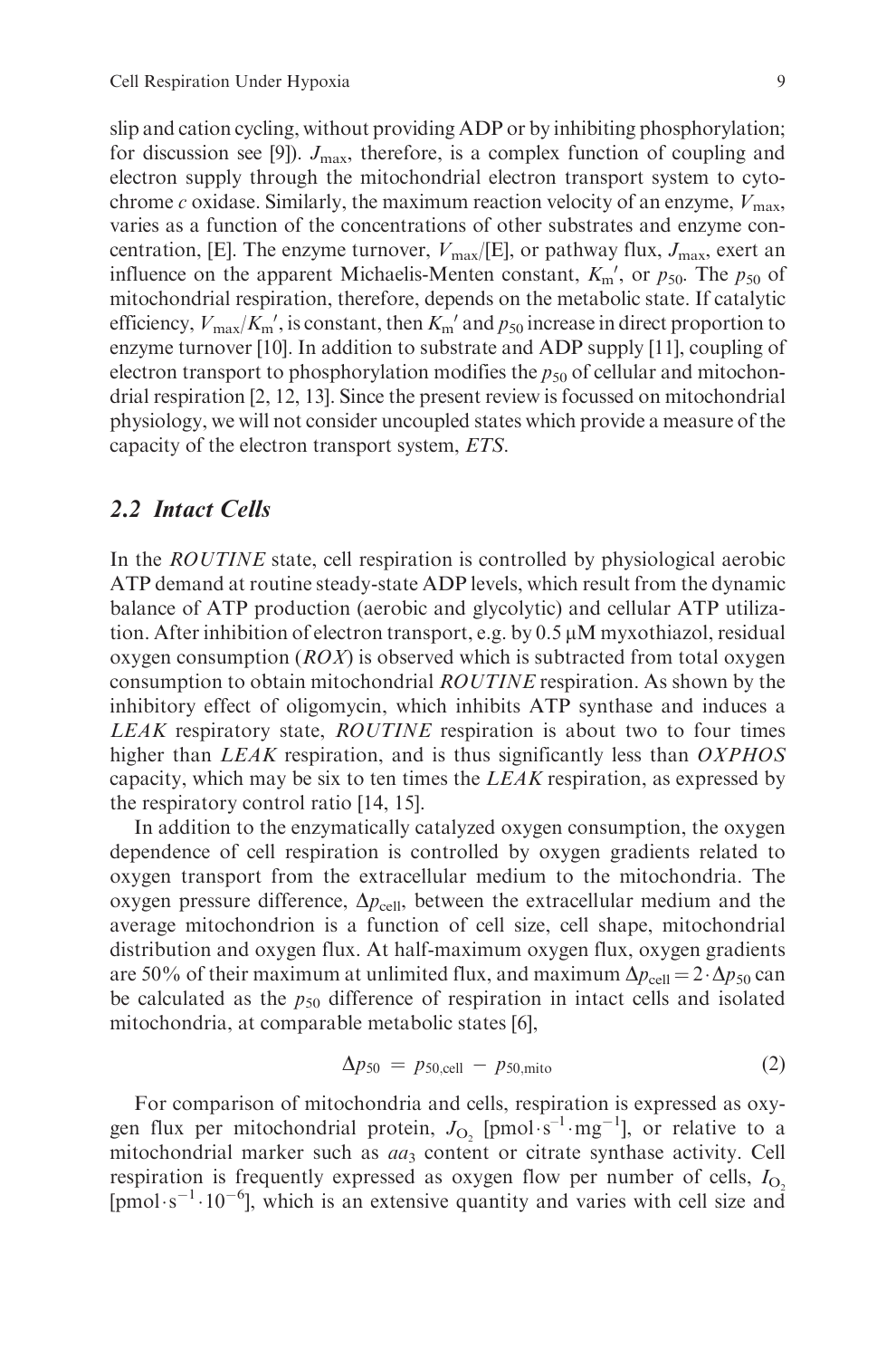mitochondrial content [16]. High oxygen flow in large and active cells, such as cardiomyocytes, results in proportionally high  $\Delta p_{50}$  [6].

#### 3 Oxygen Kinetics and High-Resolution Respirometry

#### 3.1 Nanomolar Resolution of Oxygen Concentration

Measurement of mitochondrial oxygen kinetics presents an experimental challenge [3, 17, 18], considering the demands set on oxygen monitoring with high sensitivity and high time resolution. High-resolution respirometry (HRR) was developed for routine measurement of low volume-specific oxygen flux and low, sub-micro molar oxygen concentration [3]. The instrumental and methodological basis of HRR (Oxygraph-2 k; OROBOROS INSTRUMENTS, Austria; www.oroboros.at) has been discussed in detail [11]. Since 2001, HRR was improved further in a second generation of instruments (Oxygraph-2 k) with reduced signal noise (Fig. 1; compare Fig. 3) as achieved by higher temperature stability, improved stirring and advanced electronics and mechanical design. The HRR features most important for oxygen kinetics are summarized briefly: (1) The experimental chamber and sealings are made of inert materials which do not store and release dissolved oxygen (no Perspex, no Teflon coated stirrers). (2) Unstirred layers are minimized by effective stirring, and gas-aqueous phase



Fig. 1 Oxygen kinetics of respiration of 32D cells in a closed chamber (2 ml mitochondrial respiration medium MiR05; OROBOROS Oxygraph-2 k;  $5.10^6$  cells ml<sup>-1</sup>, 37°C). a. Oxygen concentration (continuous line) and volume-specific oxygen flux (circles) as a function of time during the aerobic-anoxic transition. The oxygen signal was corrected for the time constant  $(\tau = 2.8 \text{ s})$  of the O<sub>2</sub> sensor. Oxygen flux was corrected for instrumental background. **b**. Hyperbolic fit (continuous line) in the low-oxygen range of oxygen flux (circles) as a function of oxygen concentration or oxygen pressure (oxygen solubility 9.71 mM/kPa). Maximum flux,  $J_{V,\text{max}}$ , was 66 pmol·s<sup>-1</sup>·ml<sup>-1</sup>. Corresponding to the low maximum flow,  $I_{\text{max}}$ , of 13 pmol·s<sup>-1</sup>·ml<sup>-1</sup> in the endogenous *ROUTINE* state, the  $p_{50}$  was 0.028 kPa (0.21 mmHg; 0.27  $\mu$ M). After re-oxygenation and dilution of the cells by a factor of 0.94–4.7 10<sup>6</sup> cells ml<sup>-1</sup> (due to injections of aerobic respiration medium; not shown), respiratory flow (per cell) returned to the initial value, and the  $p_{50}$  was 0.022 kPa in a second aerobic-anoxic transition (dashed line, showing the lower volume-specific flux at the lower cell density)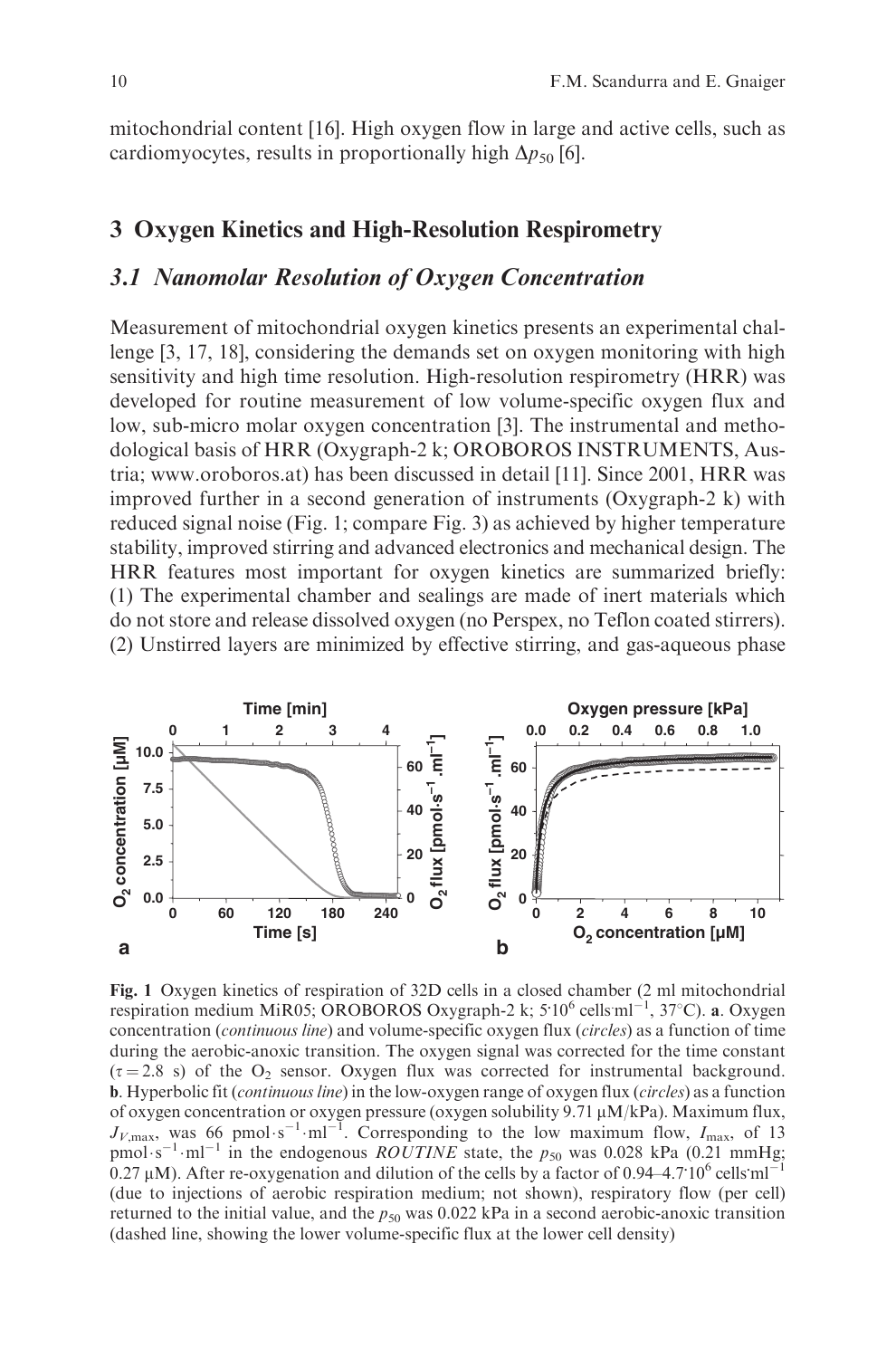boundaries are avoided to exclude uncontrolled oxygen gradients. (3) Polarographic oxygen sensors (POS) with a large cathode, inserted into the precisely thermostated O2k-chamber ( $\pm 0.001^{\circ}\mathrm{C}$ ) yield a linear signal with low noise over a 500,000-fold dynamic range. Noise decreases with declining oxygen pressure, which eliminates the requirement for smoothing in the low-oxygen range and ensures high time resolution. (4) Accurate oxygen calibrations are obtained at air saturation and zero oxygen concentration, with correction for signal drift in the nanomolar concentration range. (5) High digital resolution (2 nM) and data recording at intervals of one second are a basis for deconvolution of the oxygen signal with the calibrated first-order exponential time constant of the POS, and for calculating oxygen flux,  $J_{V,\text{O}_2}$  [pmol·s<sup>-1</sup>·ml<sup>-1</sup>], as the time derivative of oxygen concentration. (6) Errors of oxygen flux are minimized by on-line correction for instrumental background, calibrated by measurement of residual oxygen back-diffusion into the system and oxygen consumption by the POS over the entire experimental oxygen range. (7) Concentrations of mitochondria or cells are varied in a range compatible with instrumental sensitivity, time resolution and steady-state enzyme kinetics. In this range, measurement of  $p_{50}$  must be independent of sample concentration or transition time. (8) Before aerobic-anoxic transitions, oxygen flux must be sufficiently stable to exclude time effects superimposed over oxygen dependence of respiration. In addition, reversibility and stability of respiration are evaluated after re-oxygenation, which is particularly important in prolonged experiments with steady-state oxygen levels. (9) By selecting oxygen pressures <1.1 kPa for hyperbolic analysis [3], oxygen levels >10 times the  $p_{50}$  are covered, without extending to non-physiological high oxygen pressures. (10) Non-linear hyperbolic fits of the flux/oxygen pressure relation are tested by evaluation of residuals rather than linearity of double-reciprocal plots [19].

# 3.2 High-Resolution Oxygen Kinetics: Effects of Cell Density and Cell Activity

Mouse parental promyeloid 32D cells [20] are small cells grown in suspension in RPMI 1640 (PAA Laboratories Pasching, Austria). Figure 1a shows typical traces of oxygen concentration and oxygen flux during an aerobic-anoxic transition. Flux was a hyperbolic function of oxygen concentration with a  $p_{50}$ of 0.028 and 0.022 kPa in the first and second transition, at  $I_{\text{max}}$  of 13  $pmol·s^{-1}·10^{-6}$  (Fig. 1b). Oxygen flow of intact 32D cells varied between cultures, with identical or occasionally very low activities of cells incubated in mitochondrial respiration medium MiR05 (compared to cell culture medium RPMI; Fig. 2a). The ''intracellular'' mitochondrial respiration medium is not physiological, but is frequently used in respiratory studies with cells, when plasma membrane permeabilization is effected as part of the titration protocol in the Oxygraph-2 k chamber [16]. The lowest values of oxygen flow in MiR05 are representative of an inactive respiratory state, as shown by comparison with oligomycin-inhibited respiration of cells measured in RPMI (Fig. 2a). In Fig. 2b,  $p_{50}$  values from the same experiments are plotted against volume-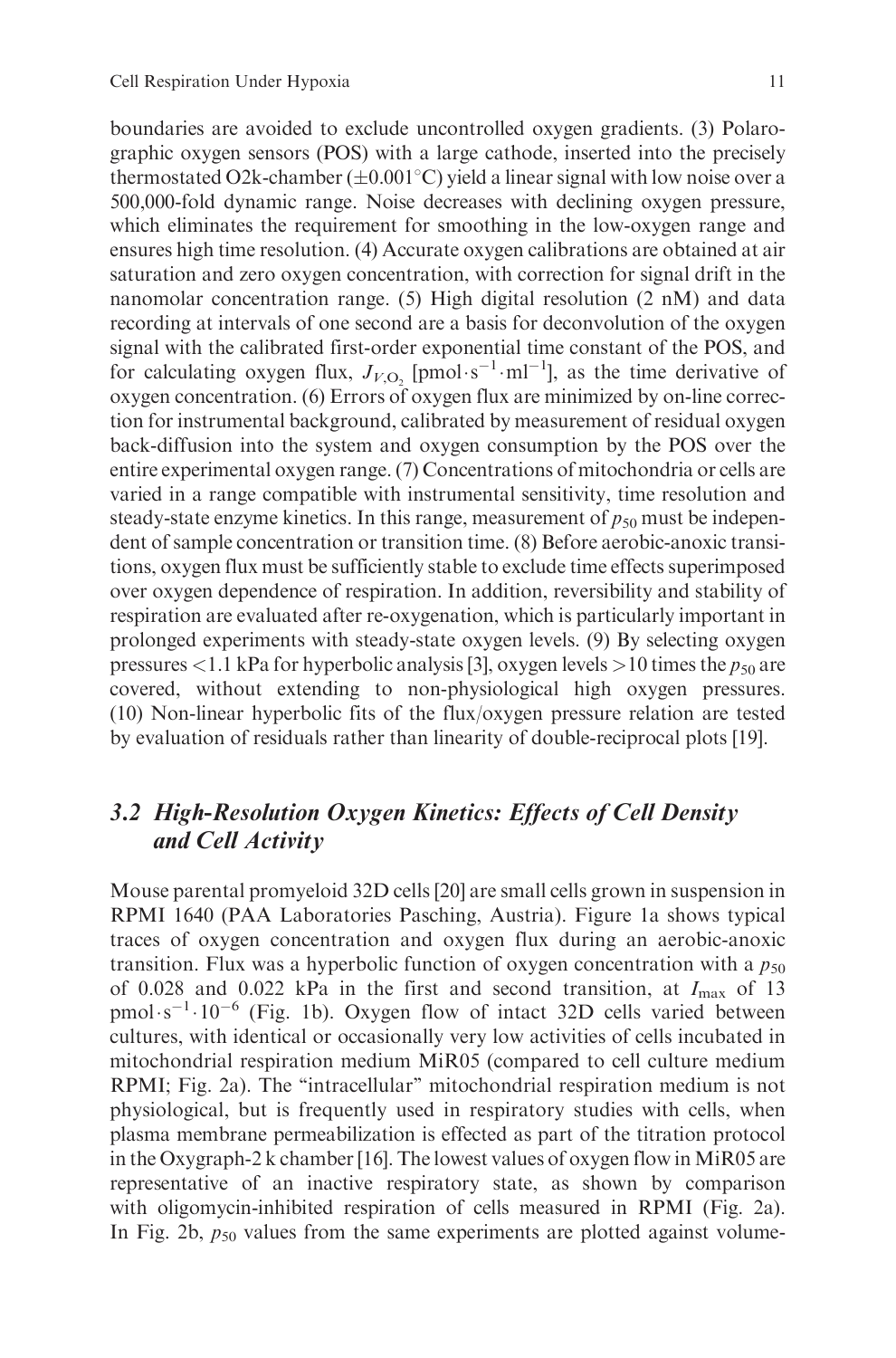

Fig. 2 Oxygen kinetics of respiration of 32D cells incubated in cell culture medium RPMI (full symbols) or mitochondrial respiration medium MiR05 (open symbols). a. Dependence of  $p_{50}$ on oxygen flow (per  $10^6$  cells). \* and + indicate averages from two parallel determinations of ROUTINE and LEAK respiration, respectively, with 32D-vRAF cells. **b**. Independence of  $p_{50}$ on oxygen flux (per ml of cell suspension), in paired experiments at two dilutions of cell concentration  $[x10^6 \text{ cells/ml}]$ : 2.5 and 5.0 (*triangles*); 2.9 and 10.0 (*circles*); 2.5 and 10.6 (squares); 1.9 and 8.5 (diamonds). Each symbol indicates a single aerobic-anoxic transition

specific *ROUTINE* oxygen flux, which was varied from 16 to 260 pmol $\cdot$ s $^{-1}\cdot$ ml $^{-1}$ by incubation of each cell culture at two different cell concentrations in the range of  $2 \cdot 10^6 - 11 \cdot 10^6$  cells/ml. Cell density exerts its effect not only on volume-specific flux,  $J_{V, \text{max}}$ , but may also modulate cell-specific oxygen flow,  $I_{\text{max}}$  (for HUVEC, see [12]). As reported previously [12, 13, 18], variation of mitochondrial or cell density provides an essential test for instrumental time resolution and kinetic consistency of  $p_{50}$  values.

Variation of oxygen flow (per cell; Fig. 2a) in paired experiments with the same cell culture (Fig. 2b) was due to different levels of activity in the ROU-TINE state. The corresponding range in turnover of cytochrome  $c$  oxidase explains the linear dependence of  $p_{50}$  on cell respiration (Fig. 2a). Variation of cell size and mitochondrial content provides an alternative mechanism for variation of respiratory activity per cell [16]. At constant mitochondrial  $p_{50}$ (constant turnover of cytochrome c oxidase), however, cellular  $p_{50}$  would not vary with oxygen flow per cell, except if intracellular gradients and  $\Delta p_{50}$  (Eq. 2) increase with cell size in different cultures.

The linear increase of  $p_{50}$  as a function of oxygen flow (per cell; Fig. 2a) indicates varying enzyme turnover at constant mitochondrial content per cell, which was further supported by the constant citrate synthase activity per cell (data not shown). Additional support for our interpretation in terms of variation of mitochondrial activity stems from independent control experiments with 32D-vRAF cells suspended in RPMI and pharmacological intervention with respiratory activity. When *ROUTINE* respiration was inhibited by oligomycin (2  $\mu$ g/ml), the  $p_{50}$  declined proportional to the reduced *LEAK* respiratory flow. These results are comparable to the decrease of  $p_{50}$  in isolated mitochondria from the active *OXPHOS* state to the passive *LEAK* state ( $[2, 13, 21]$ ; Table 1).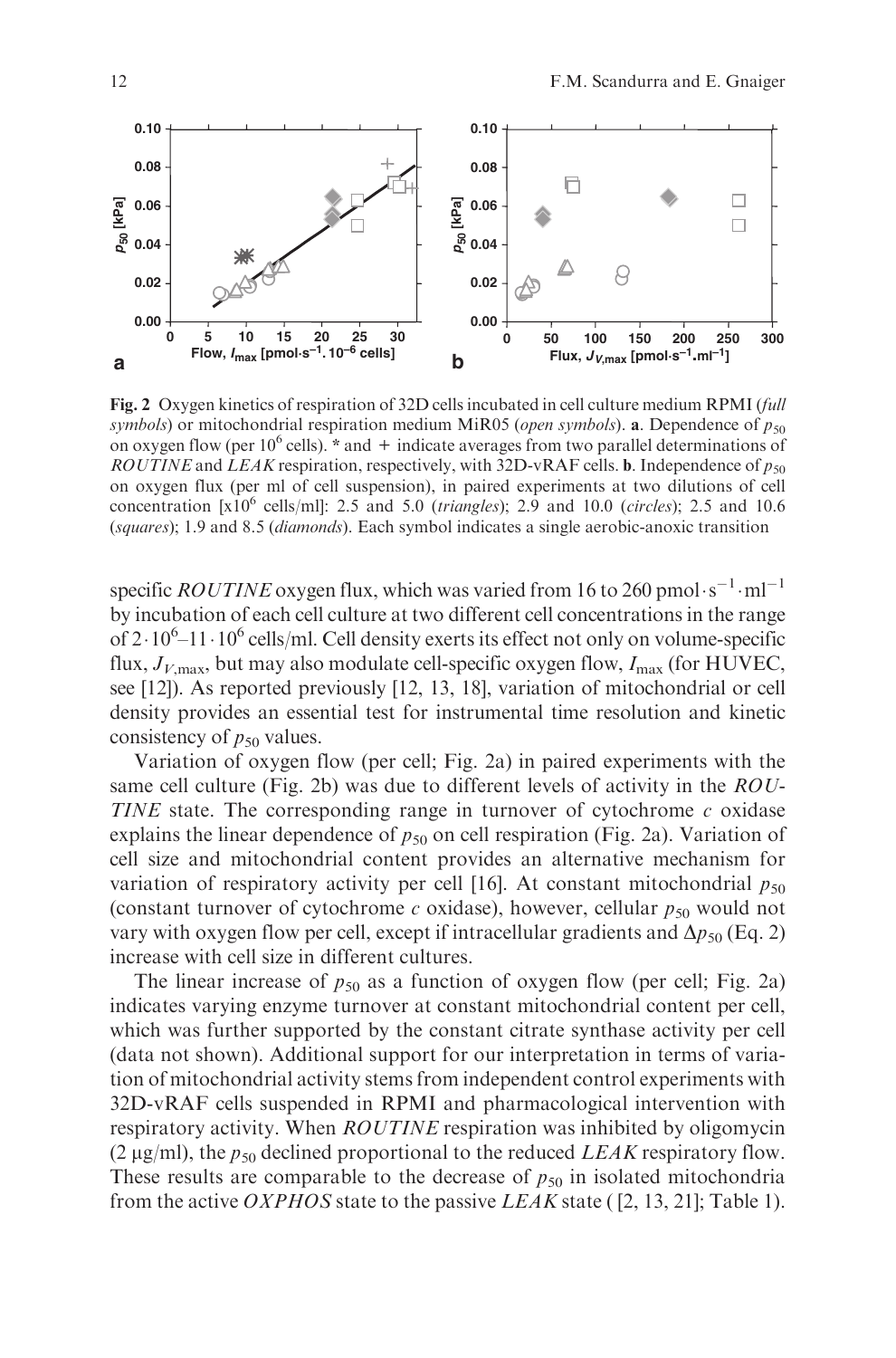| Table 1 $p_{50}$ of mitochondrial respiration in different metabolic states of coupled respiration (LEAK: resting, not ADP-activated; OXPHOS: active,<br>ADP-activated; ROUT                                                                                                                                       |                         |                                                                                                                                                                                                                                                                                                                     |                                     |                 | NE: under physiological control of activation in intact cells). Respiratory flux at kinetic oxygen saturation, $J_{\rm max}$ , is expressed in |                                                                 |                             |           |
|--------------------------------------------------------------------------------------------------------------------------------------------------------------------------------------------------------------------------------------------------------------------------------------------------------------------|-------------------------|---------------------------------------------------------------------------------------------------------------------------------------------------------------------------------------------------------------------------------------------------------------------------------------------------------------------|-------------------------------------|-----------------|------------------------------------------------------------------------------------------------------------------------------------------------|-----------------------------------------------------------------|-----------------------------|-----------|
| pmol/(s-unit x); if unit x is cell number, then $J_{\text{max}}$ , becomes $I_{\text{max}}$ , $J_{\text{max}}$ is flux per volume of incubation medium. A: $p_{50}$ in isolated mitochondria (mt)                                                                                                                  |                         |                                                                                                                                                                                                                                                                                                                     |                                     |                 |                                                                                                                                                |                                                                 |                             |           |
| and small cells. B: Results in closed systems with $J_{\text{Ymax}}$ above 500 pmol's <sup>-1</sup> :ml <sup>-1</sup> [13], and in closed and open systems with apparent problems of oxygen<br>heterogeneity. C: $p_{50}$ based on intracellular $p_{0}$ , reported by myoglobin in large muscle cells and tissues |                         |                                                                                                                                                                                                                                                                                                                     |                                     |                 |                                                                                                                                                |                                                                 |                             |           |
| Model <sup>1,2</sup>                                                                                                                                                                                                                                                                                               | $\Gamma(\rm ^{\circ}C)$ | $J_{\text{max}}$ (pmol/(s $\cdot$ x)                                                                                                                                                                                                                                                                                | Unit $X$                            | Density $(x/m)$ | $J_{V_{\text{max}}}(\text{pmol}/(\text{s}\cdot\text{ml}))$                                                                                     | $p_{50}$ (kPa)                                                  | 4<br>Exp.                   | Ref.      |
|                                                                                                                                                                                                                                                                                                                    |                         |                                                                                                                                                                                                                                                                                                                     |                                     |                 |                                                                                                                                                |                                                                 |                             |           |
| <b>LEAK</b>                                                                                                                                                                                                                                                                                                        |                         |                                                                                                                                                                                                                                                                                                                     |                                     |                 |                                                                                                                                                |                                                                 |                             |           |
| Beef HMmt                                                                                                                                                                                                                                                                                                          |                         |                                                                                                                                                                                                                                                                                                                     |                                     |                 |                                                                                                                                                | 0.005                                                           |                             | 965 [10]  |
|                                                                                                                                                                                                                                                                                                                    |                         |                                                                                                                                                                                                                                                                                                                     |                                     |                 |                                                                                                                                                | 0.004                                                           |                             | 965 [10]  |
|                                                                                                                                                                                                                                                                                                                    |                         |                                                                                                                                                                                                                                                                                                                     |                                     |                 |                                                                                                                                                | 0.002                                                           |                             | 965 [10]  |
|                                                                                                                                                                                                                                                                                                                    | 25                      | 465                                                                                                                                                                                                                                                                                                                 | Nmol $c$                            |                 | 93                                                                                                                                             | 0.032                                                           |                             | [81] 0661 |
|                                                                                                                                                                                                                                                                                                                    |                         |                                                                                                                                                                                                                                                                                                                     | Nmol c                              | $\sim$          | 234                                                                                                                                            | 0.048                                                           |                             | 990 [18]  |
| RLmt, GS<br>Pigeon HMmt, GS<br>RHMmt, GM<br>RHMmt, GMS<br>RLmt, S(Rot)<br>RLmt, S(Rot)<br>RLmt, S(Rot)<br>RHMmt, PM<br>RHMmt, PM<br>RHMmt, PM                                                                                                                                                                      | nnannanann              | $170$<br>$210$                                                                                                                                                                                                                                                                                                      | $mgP_{mt}$                          | 0.6             | 126                                                                                                                                            | 0.025                                                           | $C_{\rm HRR}$               | 1994 [31] |
|                                                                                                                                                                                                                                                                                                                    |                         |                                                                                                                                                                                                                                                                                                                     |                                     |                 | $\overline{170}$                                                                                                                               |                                                                 | C <sub>HRR</sub>            | 1995 [3]  |
|                                                                                                                                                                                                                                                                                                                    |                         |                                                                                                                                                                                                                                                                                                                     | $\rm mg\,P_{mt}$                    | 0.6             | 126                                                                                                                                            |                                                                 | $\mathrm{C}_{\mathrm{HRR}}$ | 1995 [3]  |
|                                                                                                                                                                                                                                                                                                                    |                         | $\frac{1}{2}$ $\frac{5}{2}$ $\frac{5}{2}$ $\frac{5}{2}$ $\frac{5}{2}$ $\frac{5}{2}$ $\frac{5}{2}$ $\frac{5}{2}$ $\frac{5}{2}$ $\frac{5}{2}$ $\frac{5}{2}$ $\frac{5}{2}$ $\frac{5}{2}$ $\frac{5}{2}$ $\frac{5}{2}$ $\frac{5}{2}$ $\frac{5}{2}$ $\frac{5}{2}$ $\frac{5}{2}$ $\frac{5}{2}$ $\frac{5}{2}$ $\frac{5}{2}$ | $\rm mg\,P_{mt}$                    | 0.5             | 5897                                                                                                                                           | $\begin{array}{c} 0.025 \\ 0.028 \\ 0.028 \\ 0.016 \end{array}$ | C <sub>HRR</sub>            | [32] [97] |
|                                                                                                                                                                                                                                                                                                                    |                         |                                                                                                                                                                                                                                                                                                                     | $\rm mg\,P_{mt}$                    |                 |                                                                                                                                                |                                                                 | $C_{\rm HRR}$               | 1997 [32] |
|                                                                                                                                                                                                                                                                                                                    |                         |                                                                                                                                                                                                                                                                                                                     | $\operatorname{mg}\nolimits P_{mt}$ | 0.12            |                                                                                                                                                |                                                                 | C <sub>HRR</sub>            | 1998 [2]  |
|                                                                                                                                                                                                                                                                                                                    |                         |                                                                                                                                                                                                                                                                                                                     | $\rm mg\,P_{mt}$                    | $\sim$          | $\overline{40}$                                                                                                                                | 0.02                                                            | $C_{\rm HRR}$               | 1998 [2]  |
|                                                                                                                                                                                                                                                                                                                    |                         |                                                                                                                                                                                                                                                                                                                     | $\rm mg\,P_{mt}$                    | 0.58            | $\overline{2}$                                                                                                                                 | 0.024                                                           | C <sub>HRR</sub>            | 2000 [27] |
| Artemia Emt, S(Rot)                                                                                                                                                                                                                                                                                                |                         |                                                                                                                                                                                                                                                                                                                     | $\rm mg\,P_{mt}$                    | 0.26            | 58                                                                                                                                             | 0.057                                                           | $C_{\rm HRR}$               | 2000 [27] |
|                                                                                                                                                                                                                                                                                                                    | $\infty$                |                                                                                                                                                                                                                                                                                                                     | $\rm mg\,P_{mt}$                    |                 | 83                                                                                                                                             | 0.024                                                           | C <sub>HRR</sub>            | 2000 [28] |
|                                                                                                                                                                                                                                                                                                                    |                         | $\overline{c}$                                                                                                                                                                                                                                                                                                      | $\rm mg\,P_{mt}$                    |                 | $\Omega$                                                                                                                                       | 0.005                                                           | C <sub>HRR</sub>            | 2000 [28] |
| Frog SMmt, PM<br>Frog SMmt, PM<br>32D-vRaf, RPMI, Omy                                                                                                                                                                                                                                                              | 37                      | $10\,$                                                                                                                                                                                                                                                                                                              | $106$ cells                         | $6.10^{6}$      | 8                                                                                                                                              | 0.034                                                           | C <sub>HRR</sub>            | Fig. 2    |
| Pigeon HMmt, GS                                                                                                                                                                                                                                                                                                    |                         | 530                                                                                                                                                                                                                                                                                                                 | $\rm mg\,P_{mt}$                    | 0.2             | $\geq$                                                                                                                                         | 0.008                                                           |                             | [974 [21] |
| RLmt, S(Rot)                                                                                                                                                                                                                                                                                                       | 25                      | 210                                                                                                                                                                                                                                                                                                                 | $mg P_{mt}$                         | 0.21            | 42                                                                                                                                             | 0.02                                                            | $O_{\rm HRR}$               | 2000 [11] |
| <b>OXPHOS</b>                                                                                                                                                                                                                                                                                                      |                         |                                                                                                                                                                                                                                                                                                                     |                                     |                 |                                                                                                                                                |                                                                 |                             |           |
| RLmt, S                                                                                                                                                                                                                                                                                                            | 26                      |                                                                                                                                                                                                                                                                                                                     | $\rm mg\,P_{mt}$                    | 0.2             |                                                                                                                                                | 0.015                                                           |                             | [[2] 0261 |
| Beef Amt, S                                                                                                                                                                                                                                                                                                        | $\approx$               |                                                                                                                                                                                                                                                                                                                     | $mg P_{mt}$                         | 0.2             |                                                                                                                                                | 0.024                                                           | $\circ$                     | [51] 070  |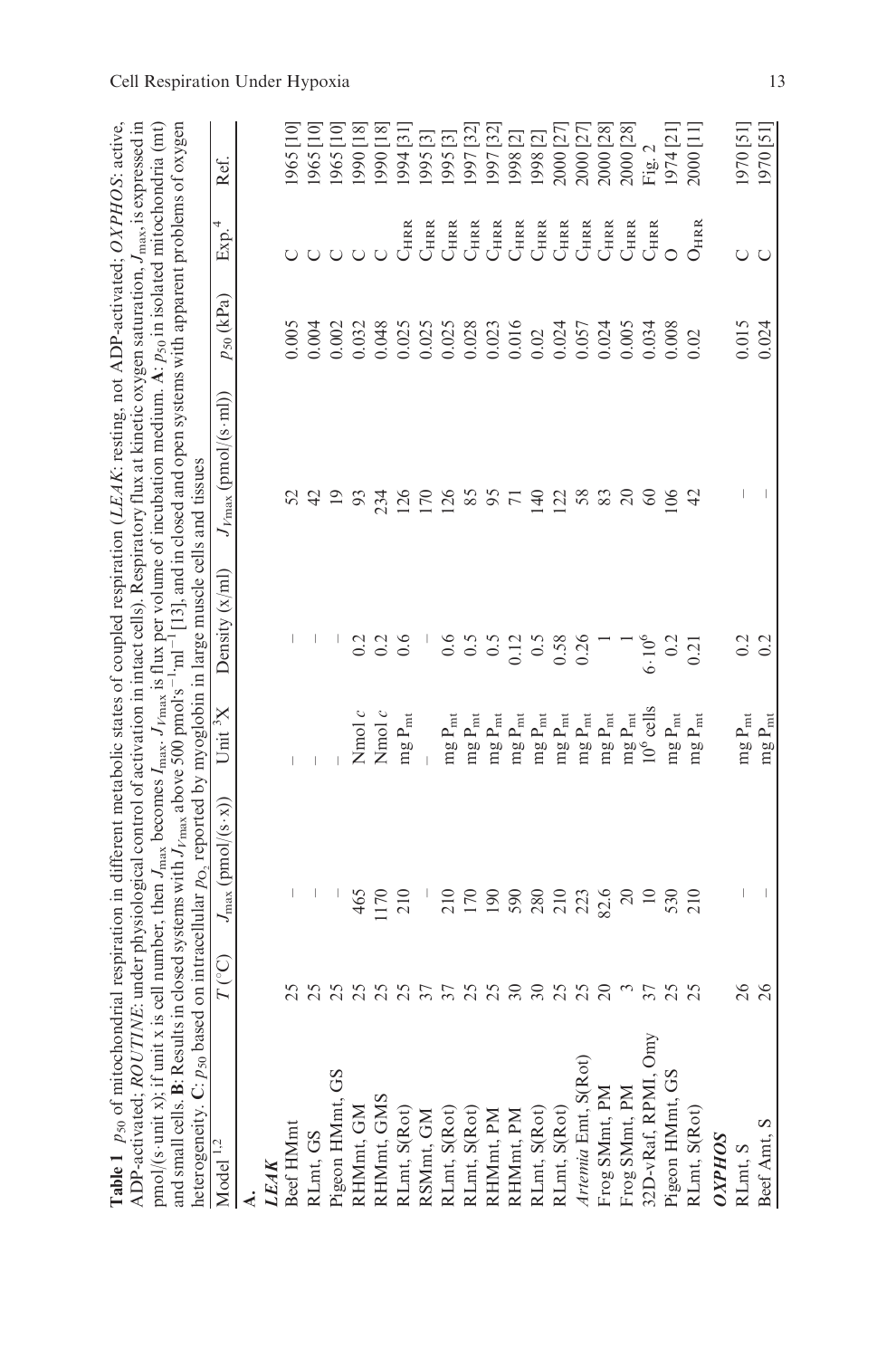|                                                                                                                                                 |                     |                                                |                                                                                                 | Table 1 (continued)                       |                                                            |                                                                                                                                                                                                                                                                                                     |                                      |                        |
|-------------------------------------------------------------------------------------------------------------------------------------------------|---------------------|------------------------------------------------|-------------------------------------------------------------------------------------------------|-------------------------------------------|------------------------------------------------------------|-----------------------------------------------------------------------------------------------------------------------------------------------------------------------------------------------------------------------------------------------------------------------------------------------------|--------------------------------------|------------------------|
| Model <sup>1,2</sup>                                                                                                                            | $T\, (^\circ\rm C)$ | $J_{\text{max}}(\text{pmol})(s \cdot x))$      | Unit ${}^3$ X                                                                                   | Density $(x/m)$                           | $J_{V_{\text{max}}}(\text{pmol}/(\text{s}\cdot\text{ml}))$ | $p_{50}$ (kPa)                                                                                                                                                                                                                                                                                      | 4<br>Exp.                            | Ref.                   |
| Yeast mt, PM                                                                                                                                    |                     |                                                | $mg P_{mt}$                                                                                     |                                           |                                                            |                                                                                                                                                                                                                                                                                                     |                                      | 1970 [51]              |
| RHMmt                                                                                                                                           | 258                 |                                                | $\rm mg\,P_{mt}$                                                                                | $\frac{3}{5}$ $\frac{1}{5}$ $\frac{3}{5}$ |                                                            |                                                                                                                                                                                                                                                                                                     |                                      |                        |
|                                                                                                                                                 |                     |                                                | $\rm mg\,P_{mt}$                                                                                |                                           | 450<br>372<br>420                                          |                                                                                                                                                                                                                                                                                                     |                                      | 1998 [2]<br>1998 [2]   |
|                                                                                                                                                 | $\approx$           |                                                | $\rm mg\,P_{mt}$                                                                                |                                           |                                                            |                                                                                                                                                                                                                                                                                                     |                                      | 2000 [28]              |
|                                                                                                                                                 |                     | $4500$<br>1240<br>420<br>420<br>110<br>10290   | $\rm mg\,P_{mt}$                                                                                |                                           | 89                                                         | $\begin{array}{c} 0.04 \\ 0.035 \\ 0.057 \\ 0.057 \\ 0.015 \\ 0.015 \\ 0.005 \\ 0.008 \end{array}$                                                                                                                                                                                                  | CHRIA<br>CHRIA<br>CHRIA<br>O         | 2000 [28]<br>1971 [52] |
|                                                                                                                                                 |                     |                                                | $\rm mg\,P_{mt}$                                                                                |                                           | 660                                                        |                                                                                                                                                                                                                                                                                                     |                                      |                        |
| $\begin{array}{l} \text {RLmt, S(Rot)}\\ \text {Frog SMmt, PM}\\ \text {Frog SMmt, PM}\\ \text {RLmt, PM}\\ \text {Pigen HMmt, GS} \end{array}$ | 25                  |                                                | $\rm mg\,P_{mt}$                                                                                | 0.2                                       | 580                                                        |                                                                                                                                                                                                                                                                                                     | $\circ$                              | 1974 [21]              |
| $\begin{array}{c} \textit{ROUTINE} \\ \textit{Yeast}, \textit{ethanol} \\ \textit{CHP-404} \\ \textit{IMR-5} \end{array}$                       |                     |                                                |                                                                                                 |                                           |                                                            |                                                                                                                                                                                                                                                                                                     |                                      |                        |
|                                                                                                                                                 | 25                  |                                                |                                                                                                 |                                           |                                                            |                                                                                                                                                                                                                                                                                                     |                                      | 965 [10]               |
|                                                                                                                                                 |                     |                                                | mg $W_{\rm d}$                                                                                  |                                           | 395                                                        |                                                                                                                                                                                                                                                                                                     |                                      | 1989 [53]              |
|                                                                                                                                                 |                     |                                                |                                                                                                 |                                           | 340                                                        |                                                                                                                                                                                                                                                                                                     |                                      | 1989 [53]              |
|                                                                                                                                                 |                     |                                                |                                                                                                 |                                           | $\infty$                                                   |                                                                                                                                                                                                                                                                                                     |                                      | 1994 [54]              |
| HUVEC, EGM<br>HUVEC, M199<br>HUVEC, EGM<br>Platelets<br>Fibroblast<br>Fibroblast<br>S2D-vRAF, RPMI<br>32D cells; RPMI                           | $\overline{37}$     | 5842                                           | mg $W_{\rm d}$<br>10 <sup>6</sup> cells<br>10 <sup>6</sup> cells                                |                                           | $\triangleq$                                               | $\begin{array}{l} 0.035 \\ 0.110 \\ 0.110 \\ 0.003 \\ 0.000 \\ 0.000 \\ 0.000 \\ 0.000 \\ 0.000 \\ 0.000 \\ 0.000 \\ 0.000 \\ 0.000 \\ 0.000 \\ 0.000 \\ 0.000 \\ 0.000 \\ 0.000 \\ 0.000 \\ 0.000 \\ 0.000 \\ 0.000 \\ 0.000 \\ 0.000 \\ 0.000 \\ 0.000 \\ 0.000 \\ 0.000 \\ 0.000 \\ 0.000 \\ 0.$ | CHRA<br>CHRA<br>CHRA<br>CHRA<br>CHRA | 1994 [54]              |
|                                                                                                                                                 |                     | $\Theta$                                       | $10^6$ cells<br>$10^6$ cells                                                                    |                                           | 125                                                        |                                                                                                                                                                                                                                                                                                     |                                      | 1996 [12]              |
|                                                                                                                                                 |                     |                                                |                                                                                                 |                                           | 149                                                        |                                                                                                                                                                                                                                                                                                     |                                      | [87] 6661              |
|                                                                                                                                                 |                     |                                                | $10^6$ cells                                                                                    | $\frac{1500}{1.5}$                        | $\mathcal{L}$                                              |                                                                                                                                                                                                                                                                                                     |                                      | 2002 [24]              |
|                                                                                                                                                 |                     |                                                |                                                                                                 |                                           | 42                                                         |                                                                                                                                                                                                                                                                                                     |                                      | 2004 [25]              |
|                                                                                                                                                 |                     |                                                | $\begin{array}{l} \mbox{mg P}_\mathrm{c}\\ 10^6\,\mbox{cells}\\ 10^6\,\mbox{cells} \end{array}$ |                                           | 180                                                        |                                                                                                                                                                                                                                                                                                     |                                      |                        |
|                                                                                                                                                 | Errereren           | $-3.5$<br>$-4.5$<br>$-5.5$<br>$-5.5$<br>$-5.5$ |                                                                                                 |                                           | 180                                                        |                                                                                                                                                                                                                                                                                                     | $C_{\rm HRR}$                        | Fig. 2<br>Fig. 2       |
| Rat coronary EC<br>Sunflower leaves                                                                                                             |                     |                                                |                                                                                                 |                                           |                                                            |                                                                                                                                                                                                                                                                                                     |                                      | [52] 1990              |
|                                                                                                                                                 |                     | 60                                             | $\mathop{\rm{mg}}\nolimits^{\rm P_{\rm c}}$                                                     |                                           |                                                            |                                                                                                                                                                                                                                                                                                     |                                      | 2007 [26]              |
| Aspen leaves                                                                                                                                    |                     | 100                                            | $\text{cm}^2$                                                                                   |                                           |                                                            |                                                                                                                                                                                                                                                                                                     |                                      | 2007 [26]              |
|                                                                                                                                                 |                     |                                                |                                                                                                 |                                           |                                                            |                                                                                                                                                                                                                                                                                                     |                                      |                        |
| LEAK                                                                                                                                            |                     |                                                |                                                                                                 |                                           |                                                            |                                                                                                                                                                                                                                                                                                     |                                      |                        |
| RLmt, GS                                                                                                                                        |                     |                                                | $\rm mg\,P_{mt}$                                                                                |                                           | 670                                                        |                                                                                                                                                                                                                                                                                                     |                                      | [98] 886]              |
|                                                                                                                                                 | 25<br>25<br>37      | $670$<br>$158$<br>$33$                         | nmol $\boldsymbol{c}$                                                                           | $\frac{8}{1.0}$                           | 926                                                        | 0.060<br>0.051<br>0.333                                                                                                                                                                                                                                                                             | $\circ$                              | 1990 [18]<br>2007 [38] |
| RHMmt, GMS<br>RLmt, S(Rot)                                                                                                                      |                     |                                                | mg $\mathbf{P}_{\text{mt}}$                                                                     |                                           |                                                            |                                                                                                                                                                                                                                                                                                     | $O_{\rm GAP}$                        |                        |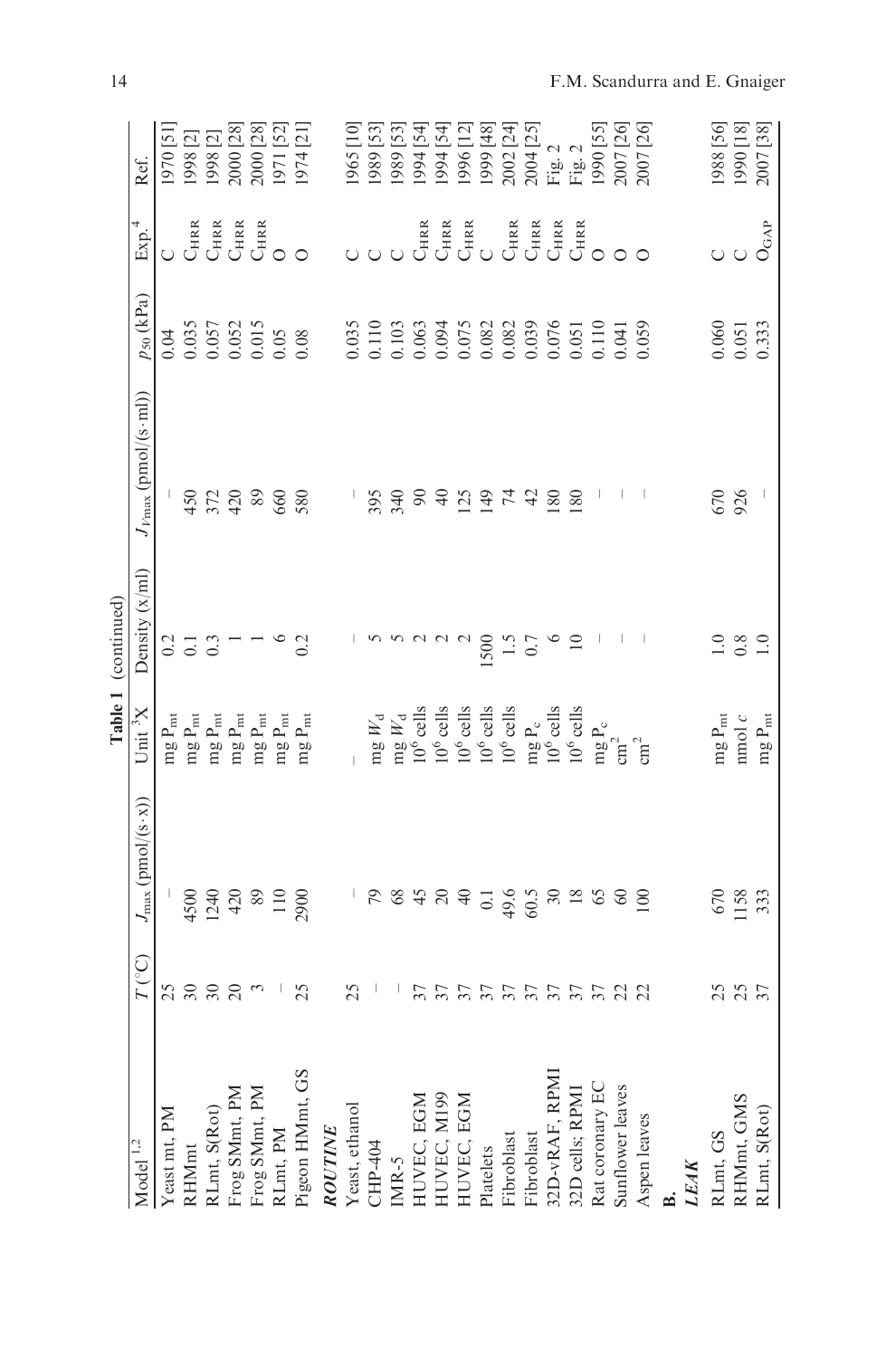|                                                                                                                                                    |                          |                                                                                   |                         | Table 1 (continued) |                                                                                                                                             |                |                    |              |
|----------------------------------------------------------------------------------------------------------------------------------------------------|--------------------------|-----------------------------------------------------------------------------------|-------------------------|---------------------|---------------------------------------------------------------------------------------------------------------------------------------------|----------------|--------------------|--------------|
| Model $1,2$                                                                                                                                        | $T^{\circ}$ C)           | $J_{\text{max}}(\text{pmol})(s \cdot x))$                                         | Unit $X$                | Density $(x/m)$     | $J_{V_{\text{max}}}(\text{pmol}/(s \cdot \text{ml}))$                                                                                       | $p_{50}$ (kPa) | Exp. <sup>4</sup>  | Ref.         |
| <b>OXPHOS</b>                                                                                                                                      |                          |                                                                                   |                         |                     |                                                                                                                                             |                |                    |              |
| RLmt, S(Rot)                                                                                                                                       | 25                       | 780                                                                               | $\rm mg\,P_{mt}$        |                     | 890                                                                                                                                         | 0.157          | C <sub>hrr</sub>   | [32]<br> 997 |
| RHMmt, PM                                                                                                                                          |                          | 1550                                                                              | $mg P_{mt}$             | 0.5                 | 775                                                                                                                                         | 0.135          | C <sub>HRR</sub>   | [32]<br>[32] |
| RSMmt, GM<br>RLmt, S(Rot)                                                                                                                          | 25                       | 1500                                                                              | $\rm mg\,P_{mt}$        | $\supseteq$         | 5000                                                                                                                                        | 0.005          | $O_{GAP}$          | [37] [39]    |
|                                                                                                                                                    | 37                       |                                                                                   | $\rm mg\,P_{mt}$        |                     |                                                                                                                                             | 0.258          | $O_{\rm GAP}$      | 2003 [39]    |
| RLmt, S(Rot)                                                                                                                                       | $\overline{\mathcal{E}}$ | 1833                                                                              | $\rm mg\,P_{mt}$        |                     | 1833                                                                                                                                        | 0.278          | $O_{\mathrm{GAP}}$ | 2007 [38]    |
| ROUTINE                                                                                                                                            |                          |                                                                                   |                         |                     |                                                                                                                                             |                |                    |              |
| Jurkat cells                                                                                                                                       |                          | 19.2                                                                              | $106$ cells             |                     | 500                                                                                                                                         | 0.245          |                    | 2003 [34]    |
| HUVEC, L-NMMA                                                                                                                                      | 57                       |                                                                                   | $10^6$ cells            | $\overline{31}$     | $\approx 1000$                                                                                                                              | 0.436          |                    | 2004 [33]    |
| RAW 246.7, L-NMMA                                                                                                                                  | 57                       | 18                                                                                | $10^6$ cells            | 52                  | 937                                                                                                                                         | 0.309          | $\overline{C}$     | 2004 [33]    |
| <b>BAEC</b>                                                                                                                                        | 37                       | $\supseteq$                                                                       | $10^6$ cells            | $\sim$              | $\approx$                                                                                                                                   | 0.153          | ්                  | 2006 [35]    |
| <b>BAEC</b>                                                                                                                                        | 57                       | $\overline{10}$                                                                   | $10^6$ cells            |                     | $\overline{5}$                                                                                                                              | 0.247          |                    | 2006 [35]    |
| <b>BAEC</b>                                                                                                                                        | 37                       | 16                                                                                | $10^6$ cells            | $\Omega$            | 78                                                                                                                                          | 0.340          | ರೆ ರೆ ರೆ           | 2006 [35]    |
| <b>BAEC</b>                                                                                                                                        | 57                       | 159                                                                               | $10^6$ cells            | $\infty$            | 1276                                                                                                                                        | 0.631          |                    | 2008 [57]    |
| BAEC, stress                                                                                                                                       | 37                       |                                                                                   | cells<br>$\int_0^6$     |                     | 580                                                                                                                                         | 0.340          | $\zeta$            | 2008 [57]    |
|                                                                                                                                                    |                          |                                                                                   |                         |                     |                                                                                                                                             |                |                    |              |
| RH myocytes                                                                                                                                        | $\approx$                | $\overline{5}$                                                                    | mg $\mathbf{P}_{\rm c}$ | $0.\overline{3}$    | 27                                                                                                                                          | 0.015          | $O_{\mathrm{GAP}}$ | 1985 [43]    |
| Perfused RH                                                                                                                                        | 25                       | 160                                                                               | $mgW_d$                 |                     |                                                                                                                                             | $0.070\,$      | $\sim$             | [04] 5661    |
| Human SM                                                                                                                                           | 37                       |                                                                                   |                         |                     |                                                                                                                                             | 0.2            | $\mathbf{p}$       | 1999 [41]    |
| Mouse SM                                                                                                                                           | 37                       | 6.86                                                                              | $mgW_w$                 |                     |                                                                                                                                             | 0.16           | $\mathsf{p}$       | 2003 [42]    |
| (1) Mitochondria (mt):                                                                                                                             |                          |                                                                                   |                         |                     | 32D (32D-vRaf), murine promyeloid cells (over-expressing the v-Raf gene); <i>Artemia E, Artemia franciscana</i> embryo; Amt,                |                |                    |              |
| adrenocortical mt; BAE                                                                                                                             |                          |                                                                                   |                         |                     | C, bovine aortic endothelial cells, BAEC stress, after shear stress; CHP-404, neuroblastoma cell line; EC, endothelial cells; HM,           |                |                    |              |
| monocytic cell line; RH, rat heart; RHM, rat heart muscle; RL, rat liver; RSM, rat skeletal muscle; SM, skeletal muscle.<br>heart muscle; HUVEC, 1 |                          |                                                                                   |                         |                     | human umbilical vein endothelial cells; IMR-5, neuroblastoma cell line; Jurkat cells, human leukocytes; RAW 246.7, murine                   |                |                    |              |
| (2) Substrates, inhibitors and media: c, cytochrome c; EGM, endothelial growth medium; G, glutamate; L-NMMA, N <sup>G</sup> -monomethyl-L-arginine |                          |                                                                                   |                         |                     |                                                                                                                                             |                |                    |              |
| monoacetate; M, malate; M199, growth medium; Omy, oligomycin; P, pyruvate; Rot, rotenone; RPMI, growth medium; S, succinate                        |                          |                                                                                   |                         |                     |                                                                                                                                             |                |                    |              |
| (3) Unit [mg]: $P_c$ , cell protein; $P_{\text{mis}}$ ; mitochondrial protein; $W_{cb}$ , dry weight; $W_{w}$ , wet weight.                        |                          |                                                                                   |                         |                     |                                                                                                                                             |                |                    |              |
| (4) Experimental system:<br>system of [37]; O <sub>HRR</sub> , op                                                                                  |                          | oen high-resolution respirometry; P, perfused organ including measurement in vivo |                         |                     | C, closed: $C_{HRR}$ , closed high-resolution respirometry; $C_{in}$ closed unstirred; O, open; $O_{GAP}$ , open with the gas-aqueous phase |                |                    |              |

Cell Respiration Under Hypoxia 15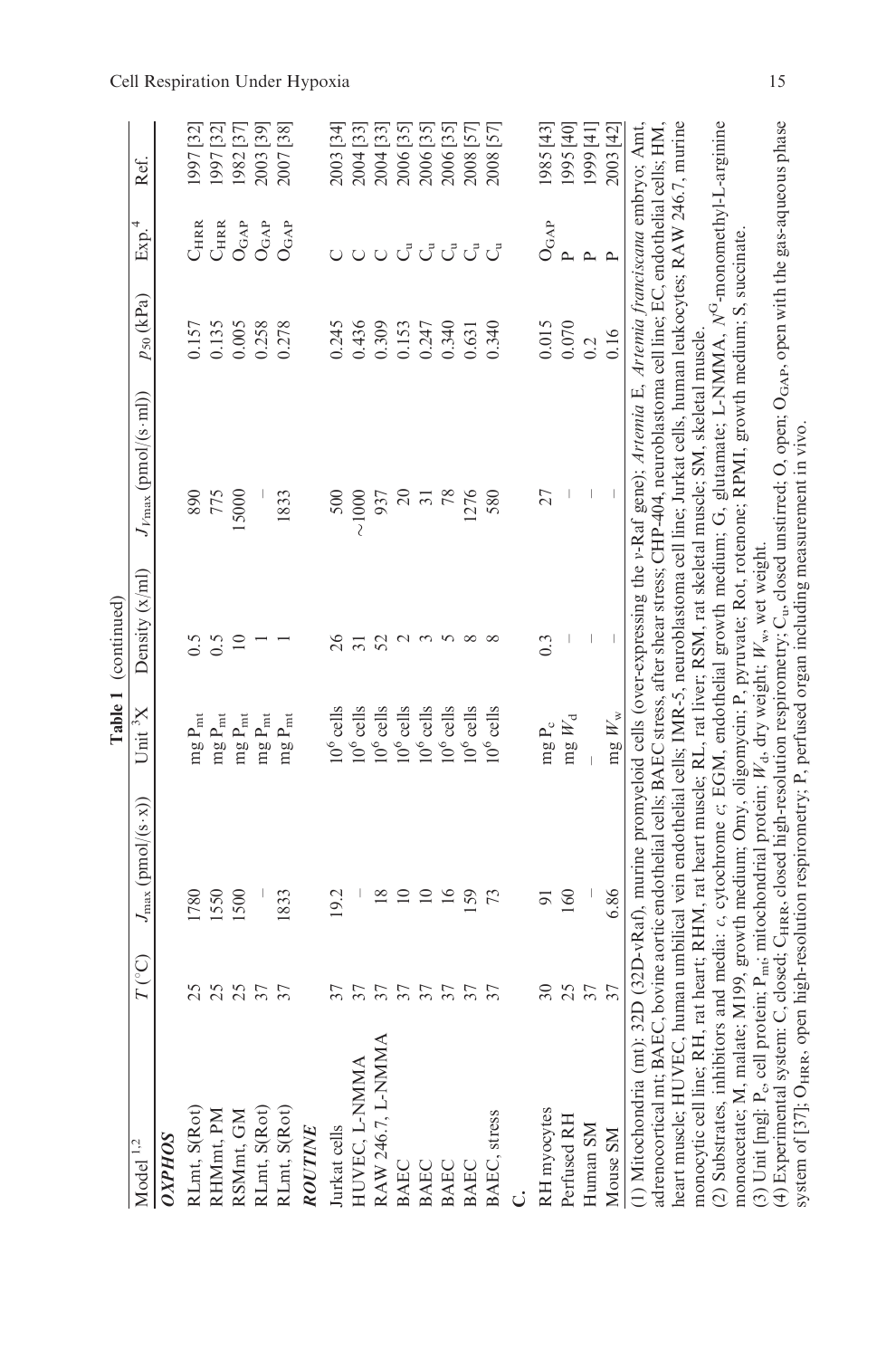A linear dependence of the  $K_{m}$ <sup>'</sup> of cytochrome c oxidase on enzyme turnover [10] was shown conclusively in the bacterial enzyme [22, 23].

Respiratory flow in the ROUTINE state of 32D cells in RPMI averaged 18.4  $\pm$  3.7 pmol·s<sup>-1</sup>·10<sup>-6</sup> (*N* = 39; compare [15]), and the corresponding  $p_{50}$  was  $0.051 \pm 0.012$  kPa (= 0.38 mmHg;  $c_{50} = 0.48$  µM; Table 1). The 32D cell volume is  $0.0009 \pm 0.0001$  mm<sup>3</sup> (0.9 pL), determined in a CASY1 TT system (Schärfe System, Reutlingen, Germany). These cells are comparable to human umbilical vein endothelial cells (HUVEC) in terms of cell volume, ROUTINE respiration, electron transport capacity after uncoupling and  $p_{50}$  [12, 15].

We have not determined the oxygen kinetics of mitochondria isolated from 32D cells, but may compare the cellular  $p_{50}$  with results on mitochondria isolated from rat liver and rat heart, which is 0.016 and 0.020 kPa in the passive LEAK state and 0.035 and 0.057 kPa in the active OXPHOS state with substrates for Complex I or succinate  $+$  rotenone for Complex II ( [2, 13]; Fig. 3a, b). Since the substrate combination for Complex  $I + II$  exerts an additive effect and stimulates OXPHOS capacity to a higher level of cytochrome c oxidase turnover [9], the  $p_{50}$  in the active *OXPHOS* state of Complex I- or Complex



**Fig. 3** Oxygen flux per volume of incubation medium,  $J_{V,O_2}$  [pmol·s<sup>-1</sup>·ml<sup>-1</sup>], as a function of oxygen pressure,  $p_{\text{O}_2}$ , in the low-oxygen range <1.1 kPa, in active heart mitochondria (OXPHOS, 1 mM ADP, 1 mM ATP, 2 mM pyruvate, 5 mM malate;  $30^{\circ}$ C), at different mitochondrial protein concentrations [mg/ml]. Protein-specific flux at kinetic oxygen saturation,  $J_{\text{max}}$ , is 4.5 nmol $\cdot$ s<sup>-1</sup> $\cdot$ mg<sup>-1</sup> independent of protein concentration. Similarly, the  $p_{50}$  is independent of protein concentration (a and b), whereas the increase of  $p_{50}$  (c) is an experimental artefact at protein concentrations  $>0.15$  mg/ml, corresponding to volume-specific  $J_{\text{max}} > 500 \text{ pmol} \cdot \text{s}^{-1} \cdot \text{ml}^{-1}$ . From [13]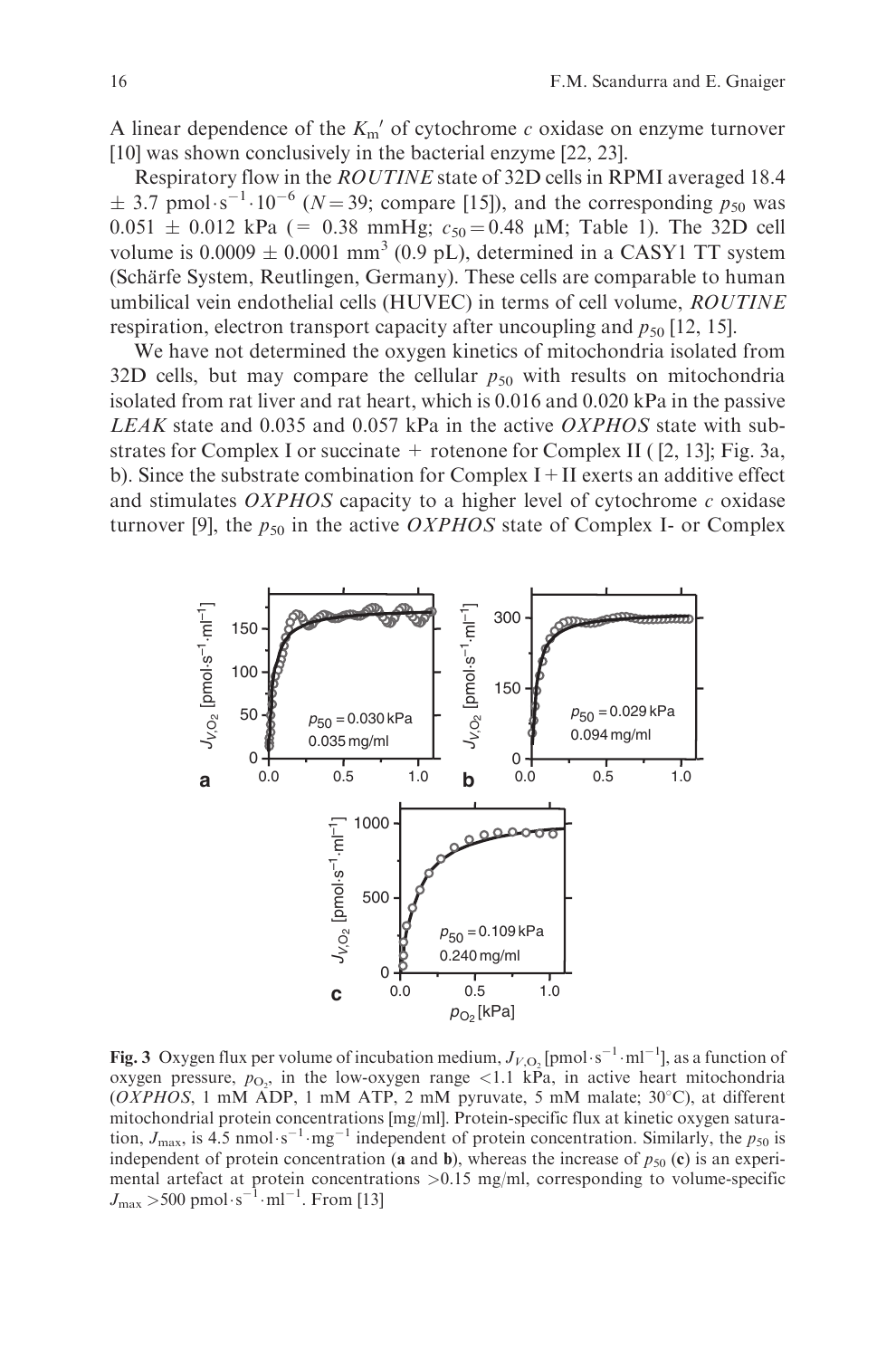II-respiration is quite comparable to turnover conditions in the ROUTINE state. Taken together, these data indicate that the small intracellular oxygen gradients (Eq. 2) in 32D cells are close to the limit of detection. Similar conclusions are drawn [6] from the oxygen kinetics of HUVEC (ROUTINE  $I_{\text{O}_2}$  = 30–50 pmol·s<sup>-1</sup>·10<sup>-6</sup> and  $p_{50}$  = 0.05–0.08 kPa [12]) and human fibroblasts (*ROUTINE*  $I_{\text{O}_2} = 50 \text{ pmol} \cdot \text{s}^{-1} \cdot 10^{-6}$  and  $p_{50} = 0.04 - 0.08 \text{ kPa}$  [24, 25], where oxygen flow,  $I_{\text{O}_2}$ , is given per number of cells).

#### 4 Discussion

## 4.1 Comparative Mitochondrial Physiology and  $p_{50}$ of Mitochondrial Respiration

Extending previous reviews on oxygen kinetics of mitochondrial respiration [3, 6], Table 1A and Fig. 4 summarize  $p_{50}$  and respiration in isolated, coupled mitochondria incubated with physiological substrates and in intact small cells. With a focus on mitochondrial physiology, no data are included on (i) uncoupled respiration [3, 12, 13, 18]; (ii) the isolated step of cytochrome  $c$ oxidase with artificial substrates, and (iii) large cells (hepatocytes, cardiomyocytes) where oxygen gradients are significant [4, 6]. In addition to rat liver, rat heart and various mammalian cell types, a large variety of mitochondrial sources has been tested, including plants [26], brine shrimp embryos (*Artemia*) [27]), and frog skeletal muscle [28]. Considering this broad spectrum of comparative mitochondrial physiology and respiratory states from LEAK to *ROUTINE* and *OXPHOS*, the range of  $p_{50}$  from 0.01 to 0.11 kPa (0.08–0.75 mmHg) is remarkably consistent, and independent of measurement in closed or open chambers if methodological criteria are met as summarized above (Section 3.1; [3]).

Close agreement of  $p_{50}$  for small cells and isolated mitochondria suggests that  $\Delta p_{50}$  (Eq. 2) is in the order of 0.01–0.03 kPa (Table 1A). A 10- to 20-fold higher  $\Delta p_{cell}$  has been reported by delayed fluorescence of endogenous protoporphyrin in small cells [29], which is not supported by a model of oxygen diffusion [18].

Comparison of results reported for identical experimental models (e.g. isolated rat liver mitochondria or HUVEC; Table 1A, B) suggests that discrepancies of  $p_{50}$  are primarily related to methodological issues. The scatter of reported  $p_{50}$  values increased dramatically since 2003 (Fig. 4). Consideration of fundamental instrumental and experimental criteria helps to discriminate between physiological variability and experimental bias (Fig. 3). In several cases, separation of facts and artefacts on oxygen kinetics is impossible without extending the studies in question by methodological tests, particularly variation of mitochondrial or cell density (Fig. 2; [12, 13]).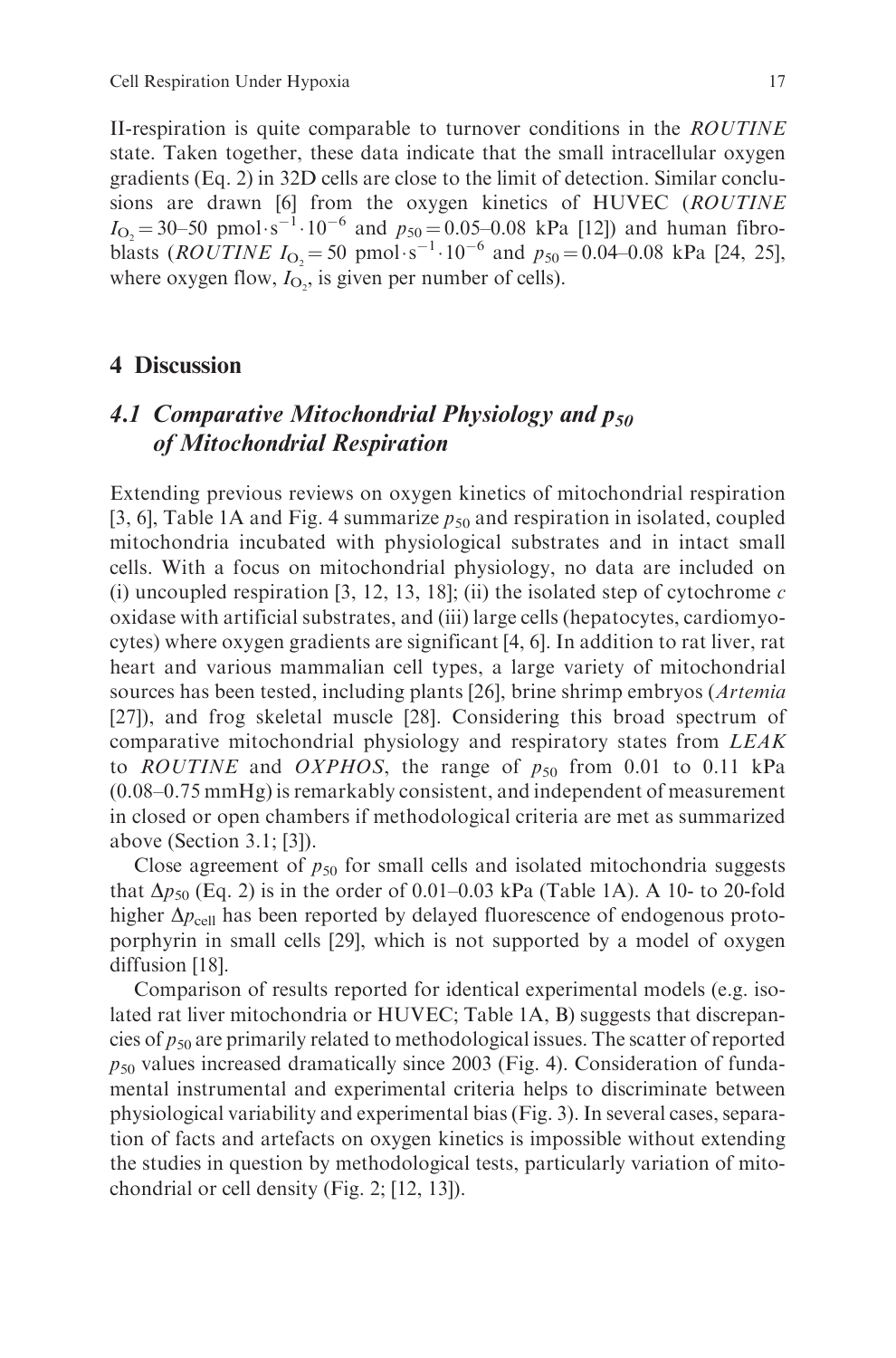

Fig. 4  $p_{50}$  for respiration of isolated, coupled mitochondria and intact small cells. a:  $p_{50}$ measured in closed, well stirred respirometry chambers with aerobic-anoxic transitions as a function of volume-specific oxygen flux. The critical range  $> 500$  pmol·s<sup>-1</sup>·ml<sup>-1</sup> is hatched. b: Closed systems; hatched areas (a) high volume-specific flux, correspondingly fast aerobicanoxic transitions and insufficient time resolution (Fig. 3c), and (b) EPR oxymetry without stirring. c: Open systems; hatched areas (c) indicate results obtained with an identical GAP instrument including a gas phase. Experimental details and references in Table 1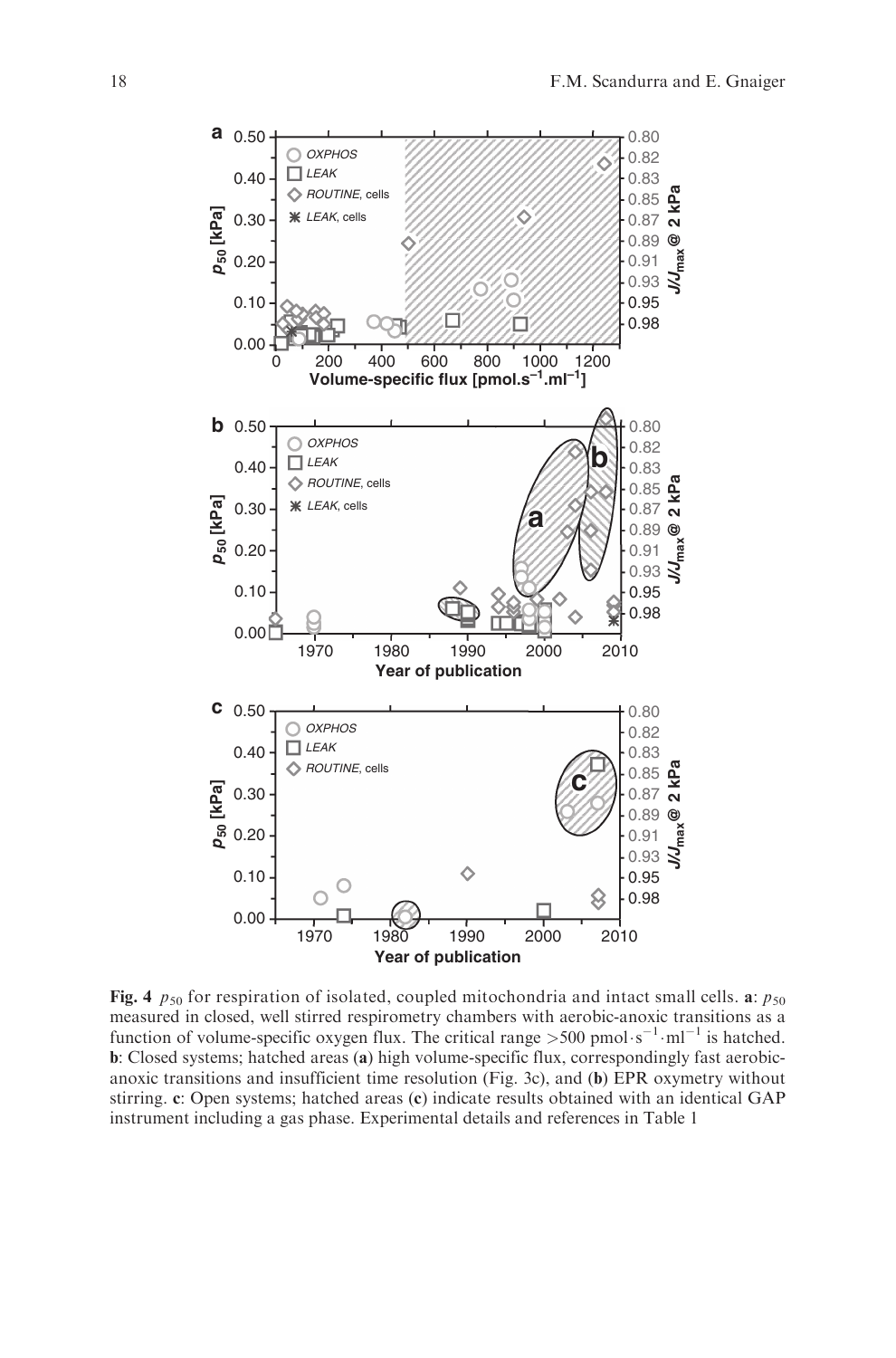#### 4.2 Methodological Limitations of Closed Systems

The basis of oxygen kinetic measurements in closed respirometry systems [30] is the measurement of oxygen flux in aerobic-anoxic transitions (Fig. 1). To compensate for low instrumental resolution, high mitochondrial concentrations (>0.2 mg mitochondrial protein/ml) have been used to achieve accurate measurement of oxygen flux. Under these conditions, rapid aerobic-anoxic transitions present a potential problem as pointed out by Britton Chance more than 40 years ago: "It is probable that the enzyme concentrations were so high under our experimental conditions that the enzyme passed too rapidly through the first order region for an accurate measurement of the  $K<sub>m</sub>$  value" [10]. Direct experimental evidence for the magnitude of such inaccuracies was provided by using a large range of mitochondrial densities for measurement of oxygen kinetics [13]. Volume-specific oxygen flux is shown as a function of oxygen pressure at increasing protein concentrations of isolated rat heart mitochondria (Fig. 3). The  $p_{50}$  is 0.035 kPa in the active *OXPHOS* state, as measured at protein concentrations ranging from 0.02 to 0.12 mg/ml (Fig. 3a,b). At higher mitochondrial concentrations, volume-specific fluxes >500 pmol·s<sup>-1</sup>·ml<sup>-1</sup> result in artificially high  $p_{50}$  values (Fig. 3c).

Correction of the oxygen signal for the exponential time constant of the POS [3] is important but insufficient at high flux when the aerobic-anoxic transition time is too short (Fig. 4a). At densities of 0.2–0.5 mg/ml (25 $^{\circ}$ C) of rat liver and heart mitochondria in the passive LEAK state, volume-specific fluxes are in the range of 50–100 pmol $\cdot$ s<sup>-1</sup> $\cdot$ ml<sup>-1</sup>, which are optimum for oxygen kinetics and result in a reproducible  $p_{50}$  of 0.02 kPa [3, 27, 31, 32] (Table 1A). In contrast, even high-resolution respirometry cannot resolve short transition times  $<30-40$  s from 10 µM to zero oxygen at high volume-specific flux  $>500$ pmol·s<sup>-1</sup>·ml<sup>-1</sup> in closed chambers, which explains the erroneously high  $p_{50}$  of 0.15 kPa for rat liver and heart mitochondria [32] respiring in the active OXPHOS state (Table 1B; Fig. 4a).

Varying human umbilical vein endothelial cell (HUVEC) density in a threefold range from  $0.6 \cdot 10^6$  to  $2.0 \cdot 10^6$  cells/ml, maximum oxygen flow and  $p_{50}$  of ROUTINE respiration vary by a factor of 1.4, from 35 to 49 pmol $\cdot$ s<sup>-1</sup> $\cdot$ 10<sup>-6</sup> and from 0.052 to 0.075 kPa, respectively, in endothelial growth medium without inhibitor [12]. In contrast, a 6-fold higher  $p_{50}$  of 0.44 kPa was reported for HUVEC in the presence of L-NMMA (NOS inhibitor) with  $31 \cdot 10^6$  cells/ml and corresponding high volume-specific flux [33]. Instruments with high  $O_2$  backdiffusion [33, 34] are particularly sensitive to artefacts of rapid aerobic-anoxic transitions (Fig. 4a).

In electron paramagnetic resonance (EPR) oxymetry, small numbers of cells can be studied in micro chambers of 50 µl volume [35]. Without sufficient stirring, oxygen gradients develop in diffusion zones around cells [35], comparable to the diffusion zone towards the POS membrane [36]. Although diffusion conditions across unstirred POS are simpler to model in comparison to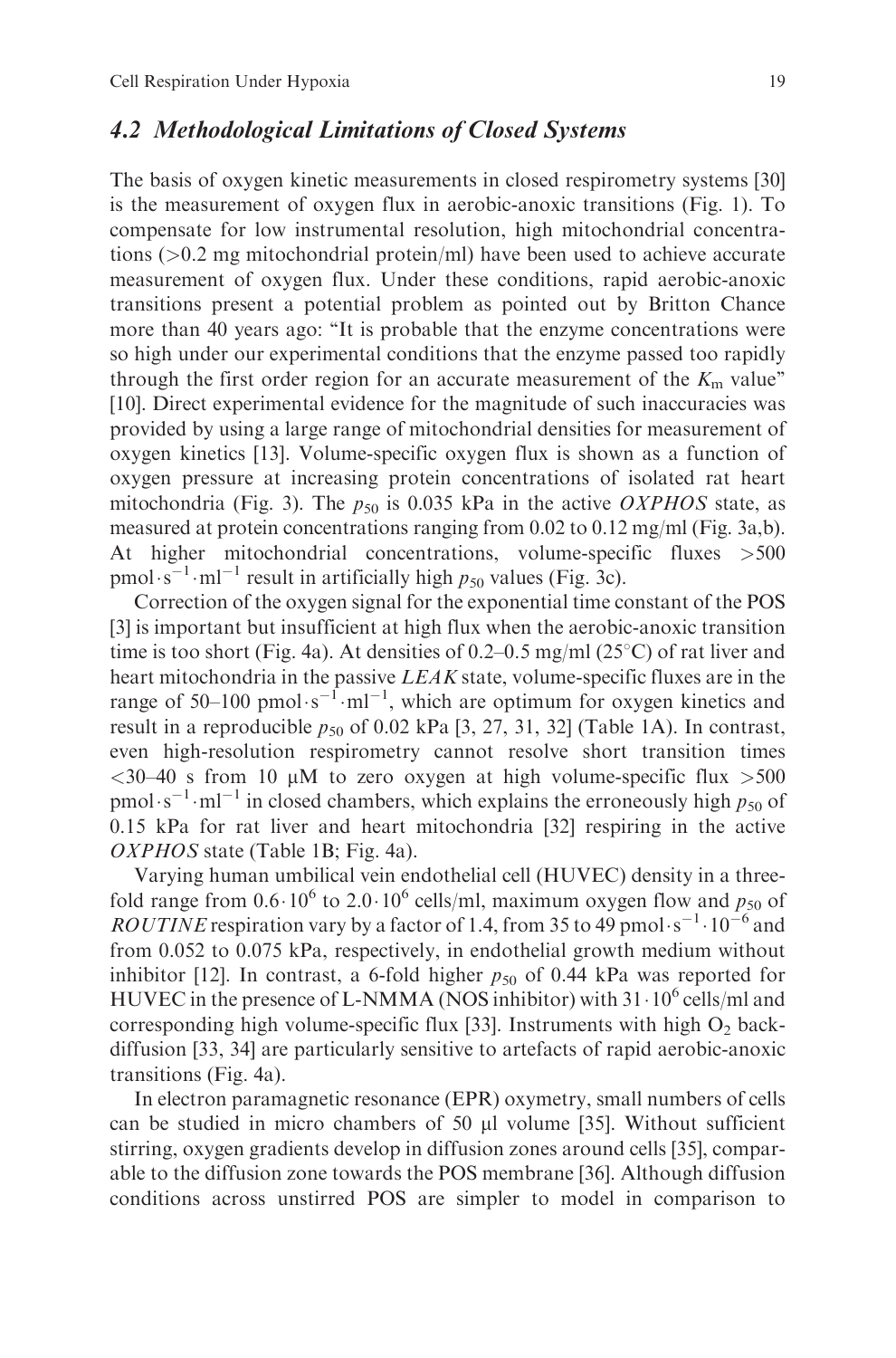suspended cells, corrections are inherently inaccurate and the only satisfactory solution for measurement of dissolved oxygen is obtained by vigorous stirring, as in HRR. Taking oxygen diffusion in unstirred EPR oxymetry into consideration reduces the estimate of  $p_{50}$  for respiration of endothelial cells two-fold [35], but the corrected  $p_{50}$  values remain highly sensitive to cell density  $(2 \cdot 10^6 - 5 \cdot 10^6$ cells/ml; Table 1B). The minimum oxygen pressure,  $p^{\#}$ , at which cessation of respiration in EPR oxymetry indicates equilibrium to be established within mitochondria, is at 0.05 kPa [35] (in the range of  $p_{50}$  from HRR), whereas the thermodynamic equilibrium  $p_{\text{O}_2}$  is 0.0003 kPa for coupled mitochondrial oxygen reduction [3]. Perhaps oxygen diffusion through the tube sealing clay contributes to the high  $p^{\#}$  in capillaries used for EPR oxymetry. The sensitivity ( $>2$ -fold) of  $p^{\#}$  on diffusion corrections indicates that it is not a thermodynamic equilibrium property, since diffusion gradients are dissipated in the approach to equilibrium. Further uncertainties may result from high noise of flux and lack of temperature control in EPR oxymetry. The diffusion model applied for correction in EPR oxymetry assumes that the diffusion zone increases as a steady function of time [35], whereas experimental validation – using the POS as a test system – suggests that a steady-state is reached after a short period of a few minutes. Wall effects are not considered, nor potential effects of cell aggregation in the confinement of a 50  $\mu$ l capillary [35]. Taken together, these difficulties may explain the high apparent  $p_{50}$  derived from EPR oxymetry (Fig. 4b).

### 4.3 Variation of  $p_{50}$  in Open Systems

Using a steady-state approach with oxygen transfer from the gas to aqueous phase (GAP), Sugano et al. [21] report a  $p_{50}$  of 0.08 kPa in active pigeon heart mitochondria at a protein concentration of 0.2 mg/ml (Table 1A). At 10 mg/ml, however, Cole et al. [37] obtained a  $p_{50}$  of 0.005 kPa in active rat skeletal muscle mitochondria. Using the identical instrumental GAP respirometry system, a  $p_{50}$ of 0.37 kPa was reported for rat liver mitochondria in the passive LEAK state [38], 75 times higher than in ADP-stimulated rat skeletal muscle mitochondria [37] (Fig. 4c). In contrast to the well established direct proportionality between  $p_{50}$  and turnover of cytochrome c oxidase [10–13, 22, 26, 28], the  $p_{50}$  obtained by GAP respirometry was paradoxically higher in the quiescent LEAK state compared to the active OXPHOS state [38]. GAP respirometry, therefore, yields inconsistent results on mitochondrial oxygen kinetics (Fig. 4c). Under conditions of very high flux [37], oxygen gradients between the gas and aqueous phases and towards the oxygen sensor at the bottom of the chamber may explain differences between the mitochondrial response to oxygen pressure in the heterogeneous system and the much lower  $p_{50}$  reported by the POS in GAP respirometry. This does not explain, however, why the reported  $p_{50}$  increases as the volume specific flux declines in this GAP respirometric system (Table 1B).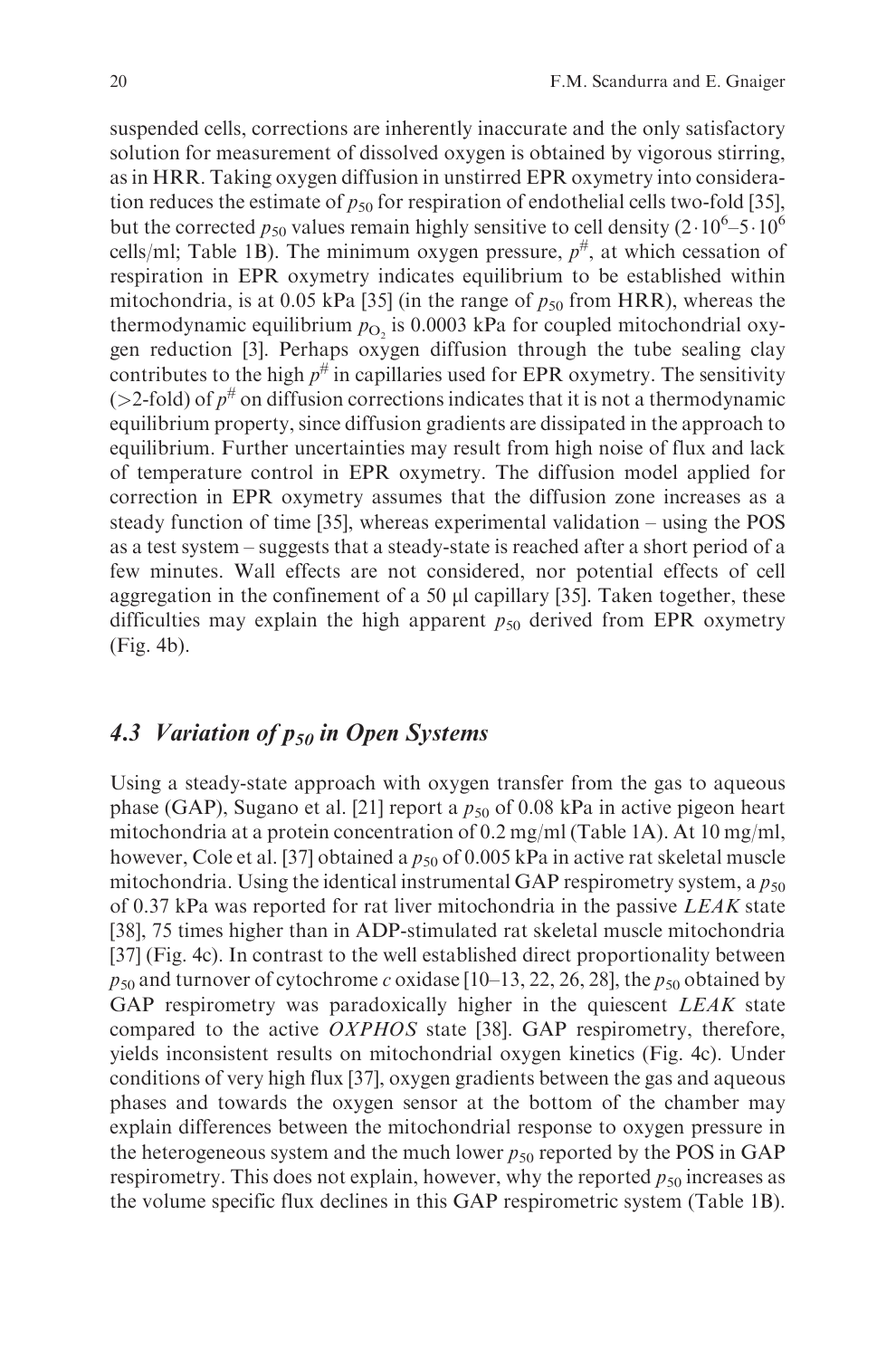In addition, previous claims that the  $p_{50}$  may be lower in closed than open systems [39] are rejected with reference to the literature summarized over the past 40 years in general and to discrepancies of GAP respirometry in particular (Fig. 4, Table 1).

## 4.4 Variation of  $p_{50}$  In Vivo

Living cells provide an in vivo model that can be studied *in vitro*, both in closed measuring systems or open systems at steady state. The  $p_{50}$  of mitochondrial respiration in vivo varies as a function of metabolic state (turnover of cytochrome c oxidase), as observed in living cells (Fig. 2). The  ${}^{1}H$  nuclear magnetic resonance signal of deoxymyoglobin provides an elegant means of monitoring intracellular oxygen saturation in vivo, reducing  $\Delta p_{50}$  (Eq. 2) to the effects of intracellular oxygen gradients. Using this approach in perfused rat heart [40], maximally active human skeletal muscle [41] and mouse skeletal muscle at rest or stimulated by uncoupling [42],  $p_{50}$  values of mitochondrial respiration range from 0.07 to 0.2 kPa (Table 1C), whereas the  $p_{50}$  in resting rat cardiomyocytes is 0.015 based on intracellular  $p_{\text{O}_2}$  derived from spectrophotometric myoglobin saturation measurements [43]. The dependence of cellular or tissue respiration on average myoglobin saturation does not accurately reflect the  $p_{50}$  of mitochondrial respiration. Direct comparison would require modelling of the distribution of mitochondria [44] over the range of local oxygen pressures as determined by intracellular oxygen gradients [4], and particularly evaluation of anoxic core regions [5] and their effect on the overall response of tissue or cell respiration under these heterogeneous oxygen conditions. A mitochondrial  $p_{50}$ of 0.067 has been derived from a model of brain oxygen supply [45].

#### 5 Conclusions

The  $p_{50}$  of mitochondrial respiration in the range of 0.02–0.05 kPa  $(0.15-0.4 \text{ mmHg})$  indicates close matching of the affinity of cytochrome c oxidase to the demands imposed on enzyme function in the low-oxygen environment within cells.  $86\%$  myoglobin saturation (2 kPa O<sub>2</sub>) in normoxic resting mouse skeletal muscle [42] supports full (99%) respiratory capacity of mitochondria in the LEAK state (Table 1A). At maximum aerobic exercise in human muscle, however, myoglobin saturation is 50% ( $p_{\text{O}_2} = 0.3{\text{-}}0.4$  kPa) [41, 46], which implies an oxygen limitation to 0.9 of maximum mitochondrial capacity, assuming homogenous oxygen distribution. Short-term performance at the extreme of maximum aerobic muscle power induces physiological, intracellular hypoxia at environmental normoxia, if we consider oxygen limitation by  $>5\%$ as a criterion of defining bioenergetic hypoxia.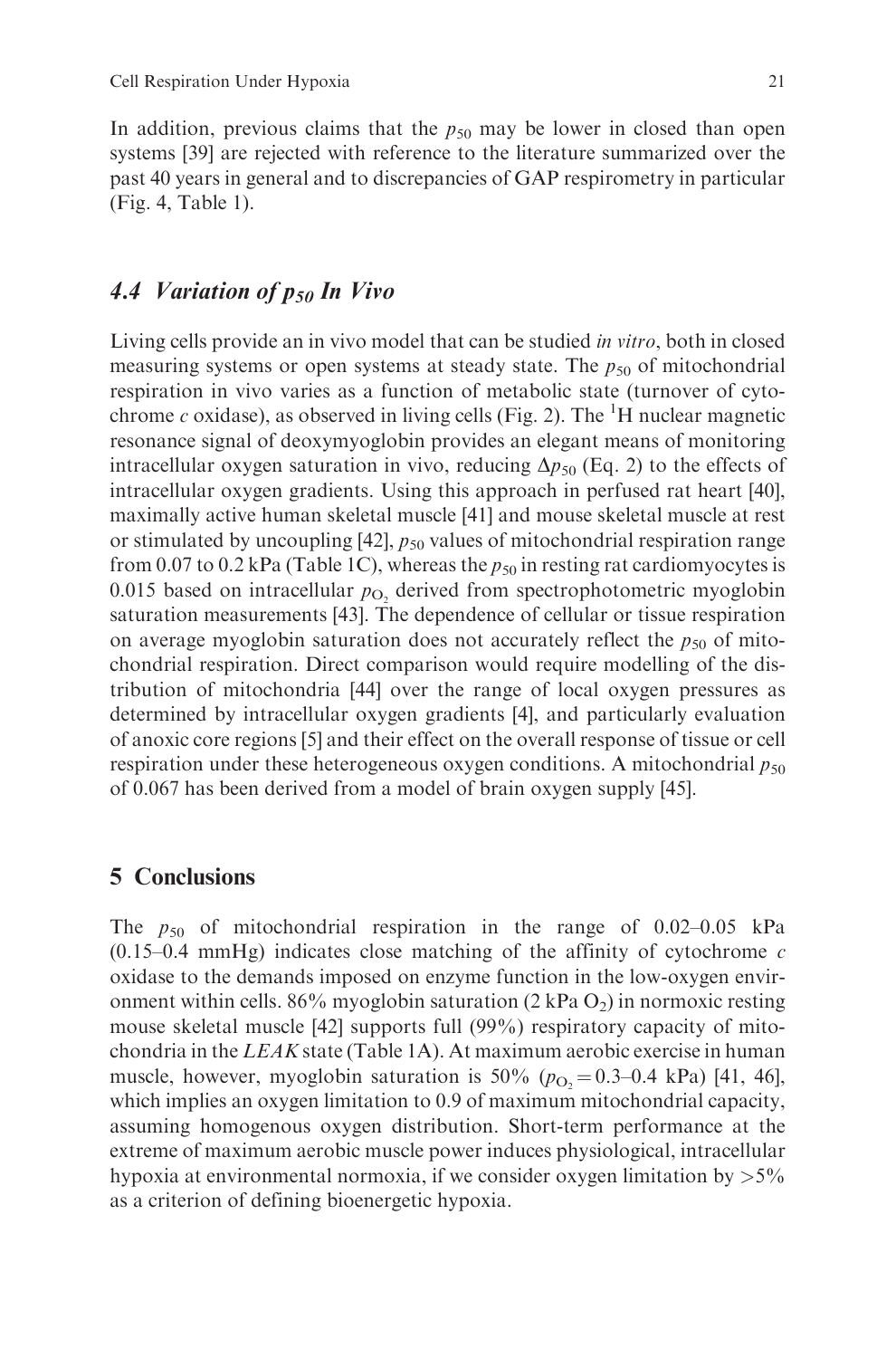In contrast, with a  $p_{50}$  as high as 0.4 kPa (3 mmHg; Table 1B), mitochondrial activity would be limited to 0.44 of respiratory capacity at 50% myoglobin saturation. Even at an intracellular oxygen pressure of 4–5 kPa in liver [47], respiration rate would reach only 0.9 of capacity. Such high  $p_{50}$  values of mitochondrial respiration are experimental artefacts resulting from high volume-specific flux in closed chambers (Fig. 4a) and of diffusion limitation in unstirred systems (Fig. 4b). Internally inconsistent results on  $p_{50}$  from open GAP respirometry indicate a methodological problem which remains unresolved (Fig. 4c). Several recent studies on the inhibition of cytochrome  $c$  oxidase by NO report erroneously high  $p_{50}$  in the absence of inhibitor [33, 34, 39]. A critical evaluation is required whether or not these methodological deficiencies extend into the higher oxygen range where NO inhibits cytochrome  $c$  oxidase, a compensatory shift may occur of cytochrome redox states [33, 48] and mitochondrial ROS production may be affected.

At half-maximum aerobic power, myoglobin saturation in skeletal muscle is increased to 70% ( $p_{\text{O}_2}$  = 0.9 kPa [46]), corresponding to oxygen limitation of 5% with a  $p_{50}$  of 0.05 kPa. An intracellular  $p_{\Omega}$  of 1–2 kPa at modest routine activity, therefore, is the normoxic mitochondrial microenvironment in skeletal muscle, and the high affinity of mitochondrial respiration for oxygen prevents significant oxygen limitation under these conditions. On the other hand, a  $p_{50}$  of 0.02–0.05 kPa is not excessively low and thus provides the potential for mitochondria to function as a bioenergetic oxygen sensor and playing a role in oxygen signalling and adaptation to hypoxia [49, 50].

Acknowledgments We thank Prof. Dr. Jakob Troppmair for providing the 32D and 32DvRAF cell lines.

#### **References**

- 1. Weibel ER, Taylor CR, Hoppeler H (1991) The concept of symmorphosis: a testable hypothesis of structure-function relationship. Proc Natl Acad Sci USA 88:10357–10361.
- 2. Gnaiger E, Lassnig B, Kuznetsov AV et al. (1998) Mitochondrial oxygen affinity, respiratory flux control and excess capacity of cytochrome  $c$  oxidase. J Exp Biol 201:1129–1139.
- 3. Gnaiger E, Steinlechner-Maran R, Méndez G et al. (1995) Control of mitochondrial and cellular respiration by oxygen. J Bioenerg Biomembr 27:583–596.
- 4. Takahashi E, Endoh H, Doi K (2000) Visualization of myoglobin-facilitated mitochondrial  $O<sub>2</sub>$  delivery in a single isolated cardiomyocyte. Biophys J 78:3252–3259.
- 5. Takahashi E (2008) Anoxic cell core can promote necrotic cell death in cardiomyocytes at physiological extracellular PO<sub>2</sub>. Am J Physiol Heart Circ Physiol 294:H2507-H2515.
- 6. Gnaiger E (2003) Oxygen conformance of cellular respiration. A perspective of mitochondrial physiology. Adv Exp Med Biol 543:39–55.
- 7. Chance B, Williams GR (1955) Respiratory enzymes in oxidative phosphorylation. III. The steady state. J Biol Chem 217:409–427.
- 8. Puchowicz MA, Varnes ME, Cohen BH et al. (2004) Oxidative phosphorylation analysis: assessing the integrated functional activity of human skeletal muscle mitochondria-case studies. Mitochondrion 4:377–385.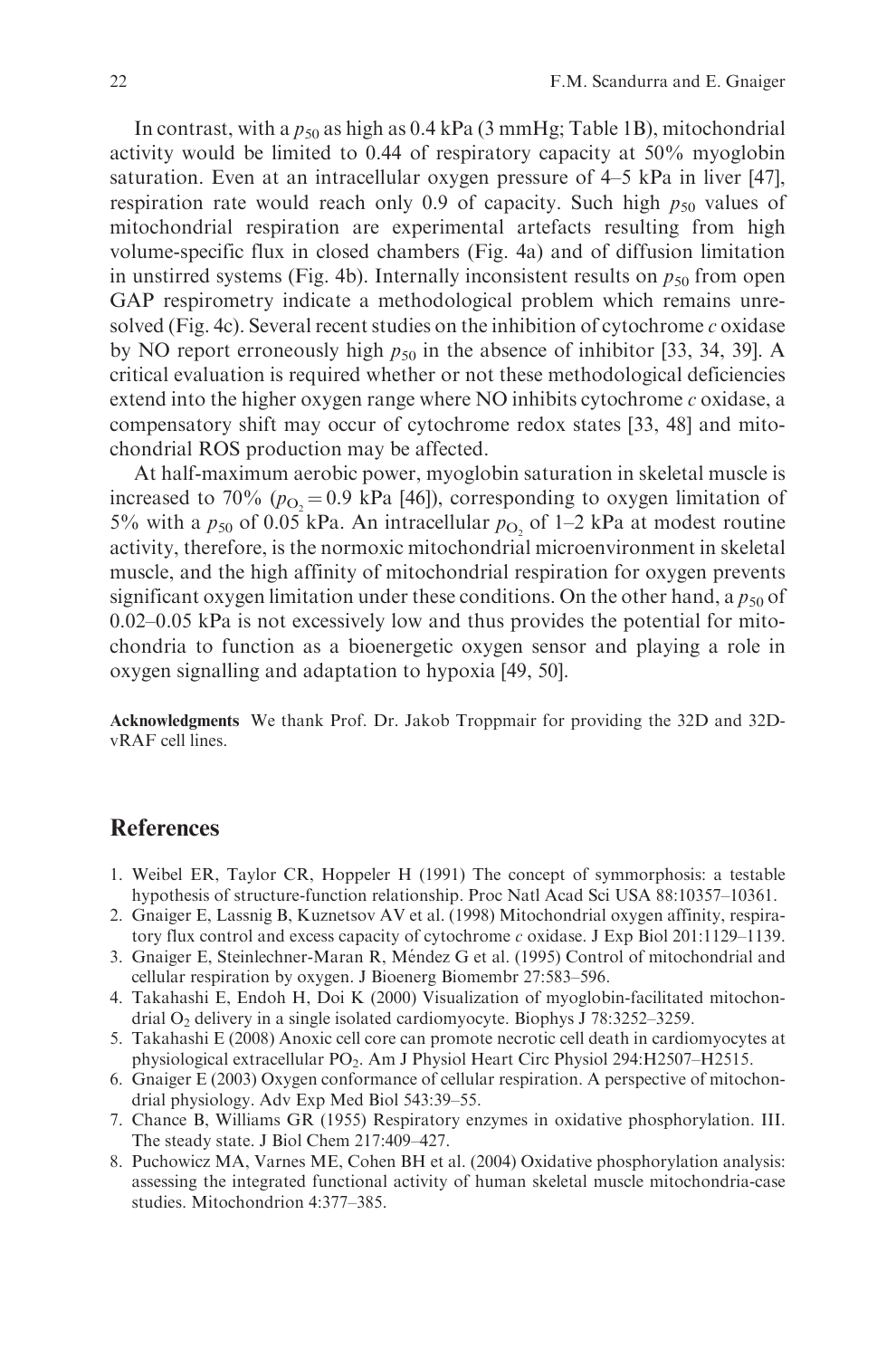- 9. Gnaiger E, ed (2007) Mitochondrial pathways and respiratory control. OROBOROS MiPNet Publications, Innsbruck.
- 10. Chance B (1965) Reaction of oxygen with the respiratory chain in cells and tissues. J Gen Physiol 49:163–195.
- 11. Gnaiger E (2001) Bioenergetics at low oxygen: dependence of respiration and phosphorylation on oxygen and adenosine diphosphate supply. Respir Physiol 128:277–297.
- 12. Steinlechner-Maran R, Eberl T, Kunc M et al. (1996) Oxygen dependence of respiration in coupled and uncoupled endothelial cells. Am J Physiol 271:C2053–C2061.
- 13. Gnaiger E, Lassnig B, Kuznetsov AV, Margreiter R (1998) Mitochondrial respiration in the low oxygen environment of the cell. Effect of ADP on oxygen kinetics. Biochim Biophys Acta 1365:249–254.
- 14. Hütter E, Renner K, Pfister G, Stöckl P et al. (2004) Senescence-associated changes in respiration and oxidative phosphorylation in primary human fibroblasts. Biochem J 380:919–928.
- 15. Gnaiger E (2008) Polarographic oxygen sensors, the oxygraph, and high-resolution respirometry to assess mitochondrial function. In: Dykens JA, Will Y (ed) Mitochondrial dysfunction in drug-induced toxicity. Wiley, New York.
- 16. Renner K, Amberger A, Konwalinka G et al. (2003) Changes of mitochondrial respiration, mitochondrial content and cell size after induction of apoptosis in leukemia cells. Biochim Biophys Acta 1642:115–123.
- 17. Schindler FJ (1967) Determination of oxygen affinity. Methods Enzymol 10:629–634.
- 18. Rumsey WL, Schlosser C, Nuutinen EM et al. (1990) Cellular energetics and the oxygen dependence of respiration in cardiac myocytes isolated from adult rat. J Biol Chem 265:15392–15402.
- 19. Cornish-Bowden A (1995) Fundamentals of enzyme kinetics. Portland Press, London.
- 20. Troppmair J, Rapp UR (2003) Raf and the road to cell survival: a tale of bad spells, ring bearers and detours. Biochem Pharmacol 66:1341–1345.
- 21. Sugano T, Oshino N, Chance B (1974) Mitochondrial functions under hypoxic conditions. The steady states of cytochrome  $c$  reduction and of energy metabolism. Biochim Biophys Acta 347:340–358.
- 22. Verkhovsky MI, Morgan JE, Puustinen A, Wikstrom M (1996) Kinetic trapping of ¨ oxygen in cell respiration. Nature 380:268–270.
- 23. Riistama S, Puustinen A, García-Horsman A et al. (1996) Channelling of dioxygen into the respiratory enzyme. Biochim Biophys Acta 1275:1–4.
- 24. Hütter E, Renner K, Jansen-Dürr P, Gnaiger E (2002) Biphasic oxygen kinetics of cellular respiration and linear oxygen dependence of antimycin A inhibited oxygen consumption. Mol Biol Rep 29:83–87.
- 25. Pecina P, Gnaiger E, Zeman J et al. (2004) Decreased affinity for oxygen of cytochrome-c oxidase in Leigh syndrome caused by SURF1 mutations. Am J Physiol Cell Physiol 287:C1384–C1388.
- 26. Laisk A, Oja V, Eichelmann H (2007) Kinetics of leaf oxygen uptake represent in planta activities of respiratory electron transport and terminal oxidases. Physiol Plant 131:1–9.
- 27. Gnaiger E, Mendez G, Hand SC (2000) High phosphorylation efficiency and depression of uncoupled respiration in mitochondria under hypoxia. Proc Natl Acad Sci USA 97:11080–11085.
- 28. St-Pierre J, Tattersall GJ, Boutilier RG (2000) Metabolic depression and enhanced  $O<sub>2</sub>$ affinity of mitochondria in hypoxic hypometabolism. Am J Physiol Regul Integr Comp Physiol 279:R1205–R1214.
- 29. Mik EG, Stap J, Sinaasappel M et al. (2006) Mitochondrial PO2 measured by delayed fluorescence of endogenous protoporphyrin IX. Nature Methods 3:939–945.
- 30. Longmuir IS (1957) Respiration rate of rat-liver cells at low oxygen concentrations. Biochem J 65:378–382.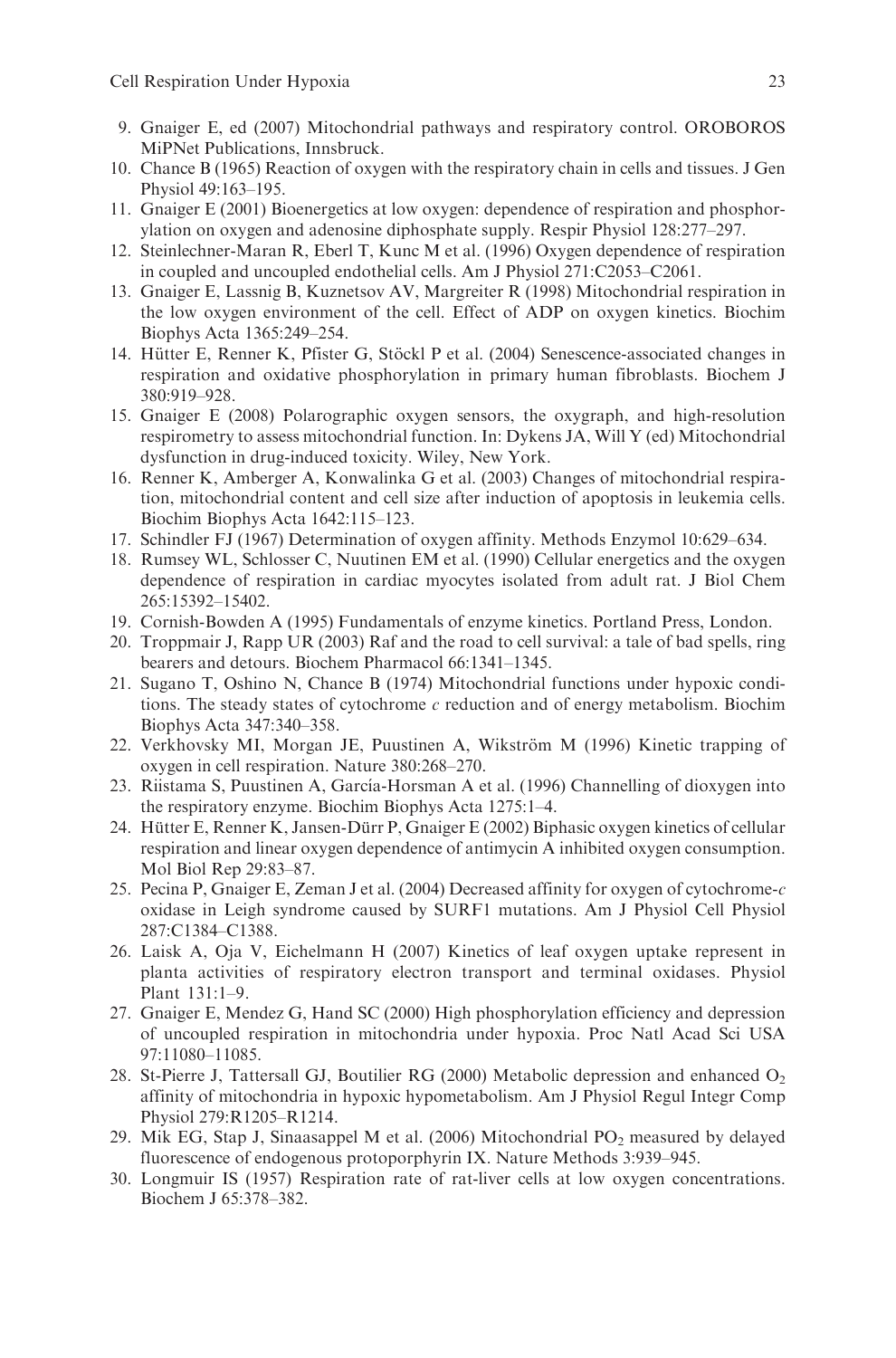- 31. Mendez G, Gnaiger E (1994) How does oxygen pressure control oxygen flux in isolated mitochondria? A methodological approach by high-resolution respirometry and digital data analysis. In Gnaiger E, Gellerich FN, Wyss M (ed) What is controlling life? Modern Trends BioThermoKinetics, Innsbruck University Press, Innsbruck.
- 32. Costa LE, Mendez G, Boveris A (1997) Oxygen dependence of mitochondrial function measured by high-resolution respirometry in long-term hypoxic rats. Am J Physiol 273:C852–C858.
- 33. Palacios-Callender M, Quintero M, Hollis VS et al. (2004) Endogenous NO regulates superoxide production at low oxygen concentrations by modifying the redox state of cytochrome c oxidase. Proc Natl Acad Sci USA 101:7630–7635.
- 34. Hollis VS, Palacios-Callender M, Springett RJ et al. (2003) Monitoring cytochrome redox changes in the mitochondria of intact cells using multi-wavelength visible light spectroscopy. Biochim Biophys Acta 1607:191–202.
- 35. Presley T, Kuppusamy P, Zweier JL, Ilangovan G (2006) Electron paramagnetic resonance oximetry as a quantitative method to measure cellular respiration: a consideration of oxygen diffusion interference. Biophys J 91:4623–4631.
- 36. Gnaiger E, Forstner H (1983) Polarographic Oxygen Sensors. Aquatic and Physiological Applications. Springer, Berlin.
- 37. Cole RC, Sukanek PC, Wittenberg JB, Wittenberg BA (1982) Mitochondrial function in the presence of myoglobin. J Appl Physiol 53:1116–1124.
- 38. Hoffman DL, Salter JD, Brookes PS (2007) Response of mitochondrial reactive oxygen species generation to steady-state oxygen tension: implications for hypoxic cell signaling. Am J Physiol Heart Circ Physiol 292:H101–H108.
- 39. Brookes PS, Kraus DW, Shiva S et al. (2003) Control of mitochondrial respiration by NO , effects of low oxygen and respiratory state. J Biol Chem 278:31603–31609.
- 40. Kreutzer U, Jue T (1995) Critical intracellular  $O<sub>2</sub>$  in myocardium as determined by 1H nuclear magnetic resonance signal of myoglobin. Am J Physiol 268:H1675–H1681.
- 41. Richardson RS, Leigh JS, Wagner PD, Noyszewski EA (1999) Cellular PO<sub>2</sub> as a determinant of maximal mitochondrial  $O_2$  consumption in trained human skeletal muscle. J Appl Physiol 87:325–331.
- 42. Marcinek DJ, Ciesielski WA, Conley KE, Schenkman KA (2003) Oxygen regulation and limitation to cellular respiration in mouse skeletal muscle in vivo. Am J Physiol Heart Circ Physiol 285:H1900–H1908.
- 43. Wittenberg BA, Wittenberg JB (1985) Oxygen pressure gradients in isolated cardiac myocytes. J Biol Chem 260:6548–6554.
- 44. Benard G, Rossignol R (2008) Ultrastructure of the mitochondrion and its bearing on function and bioenergetics. Antiox Redox Signaling 10:1313–1342.
- 45. Gjedde A, Johannsen P, Cold GE, Ostergaard L (2005) Cerebral metabolic response to low blood flow: possible role of cytochrome oxidase inhibition. J Cereb Blood Flow Metab 25:1183–1196.
- 46. Molé PA, Chung Y, Tran TK et al. (1999) Myoglobin desaturation with exercise intensity in human gastrocnemius muscle. Am J Physiol 277:R173–R180.
- 47. Mik EG, Johannes T, Zuurbier CJ et al. (2008) In vivo mitochondrial oxygen tension measured by a delayed fluorescence lifetime technique. Biophys J 95:3977–3990.
- 48. Arthur PG, Ngo C-T, Moretta P, Guppy M (1999) Lack of oxygen sensing by mitochondria in platelets. Eur J Biochem 266:215–219.
- 49. Kwast KE, Burke PV, Staahl BT, Poyton RO (1999) Oxygen sensing in yeast: evidence for the involvement of the respiratory chain in regulating the transcription of a subset of hypoxic genes. Proc Natl Acad Sci USA 96:5446–5451.
- 50. Fukuda R, Zhang H, Kim J-W et al. (2007) HIF-1 regulates cytochrome oxidase subunits to optimize efficiency of respiration in hypoxic cells. Cell 129:111–122.
- 51. Barzu O, Satre M (1970) Determination of oxygen affinity of respiratory systems using oxyhemoglobin as oxygen donor. Anal Biochem 36:428–433.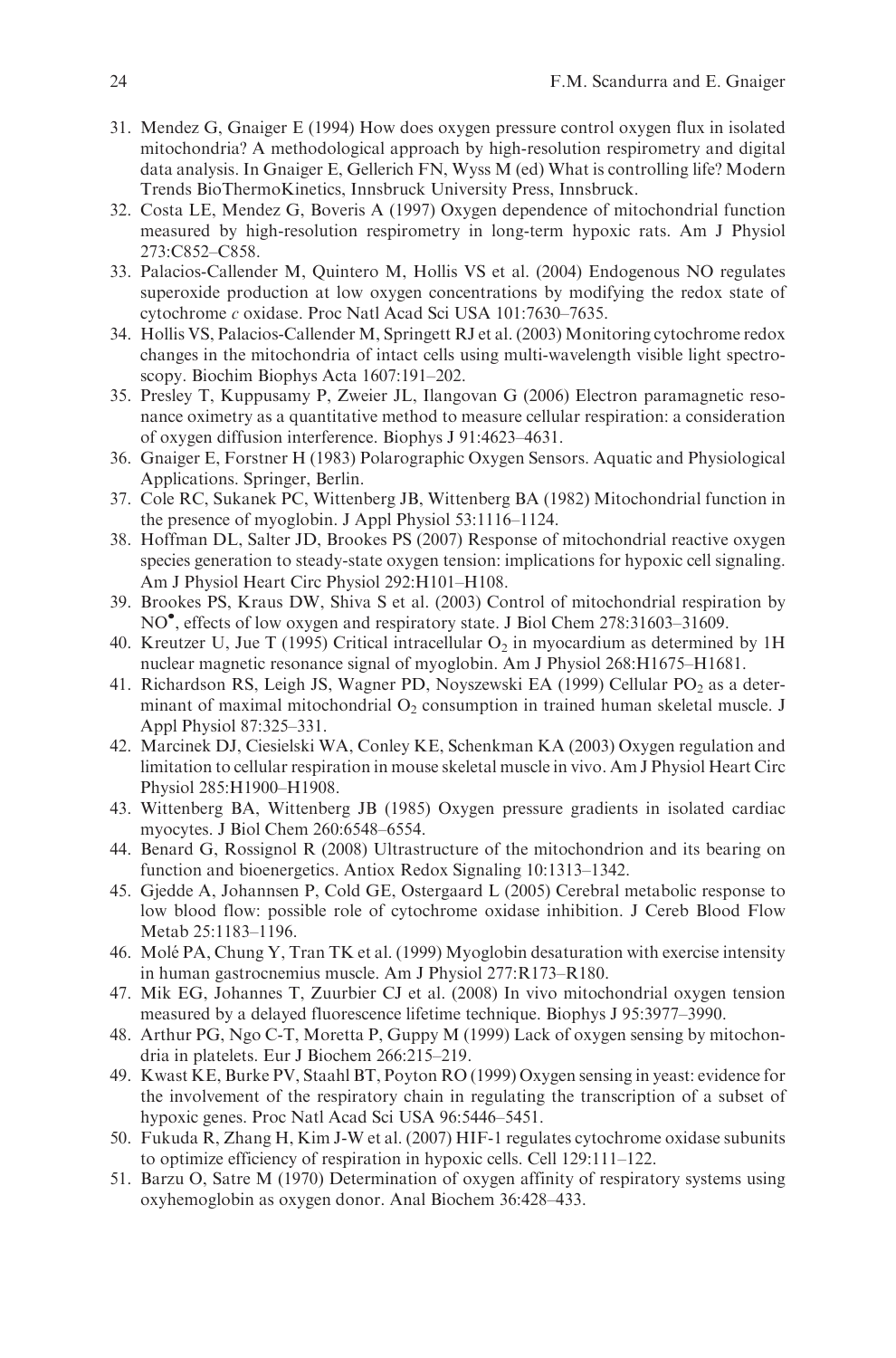- 52. Degn H, Wohlrab H (1971) Measurement of steady-state values of respiration rate and oxidation levels of respiratory pigments at low oxygen tensions. A new technique. Biochim Biophys Acta 245:347–355.
- 53. Robiolio M, Rumsey WL, Wilson DF (1989) Oxygen diffusion and mitochondrial respiration in neuroblastoma cells. Am J Physiol 256:C1207–C1213.
- 54. Steinlechner R, Eberl T, Margreiter R, Gnaiger E (1994) Oxygen dependence of cellular respiration in endothelial cells: a sensitive toxicological test. In Gnaiger E, Gellerich FN, Wyss M (ed) What is controlling life? 50 years after Erwin Schrödinger's What is Life? Innsbruck University Press, Innsbruck.
- 55. Mertens S, Noll T, Spahr R et al. (1990) Energetic response of coronary endothelial cells to hypoxia. Am J Physiol 258:H689–H694.
- 56. Wilson DF, Rumsey WL, Green TJ, Vanderkooi J (1988) The oxygen dependence of mitochondrial oxidative phosphorylation measured by a new optical method for measuring oxygen concentration. J Biol Chem 263:2712–2718.
- 57. Jones CI, Han Z, Presley T et al. (2008) Endothelial cell respiration is affected by the oxygen tension during shear exposure: role of mitochondrial peroxynitrite. Am J Physiol Cell Physiol 295:C180–C191.